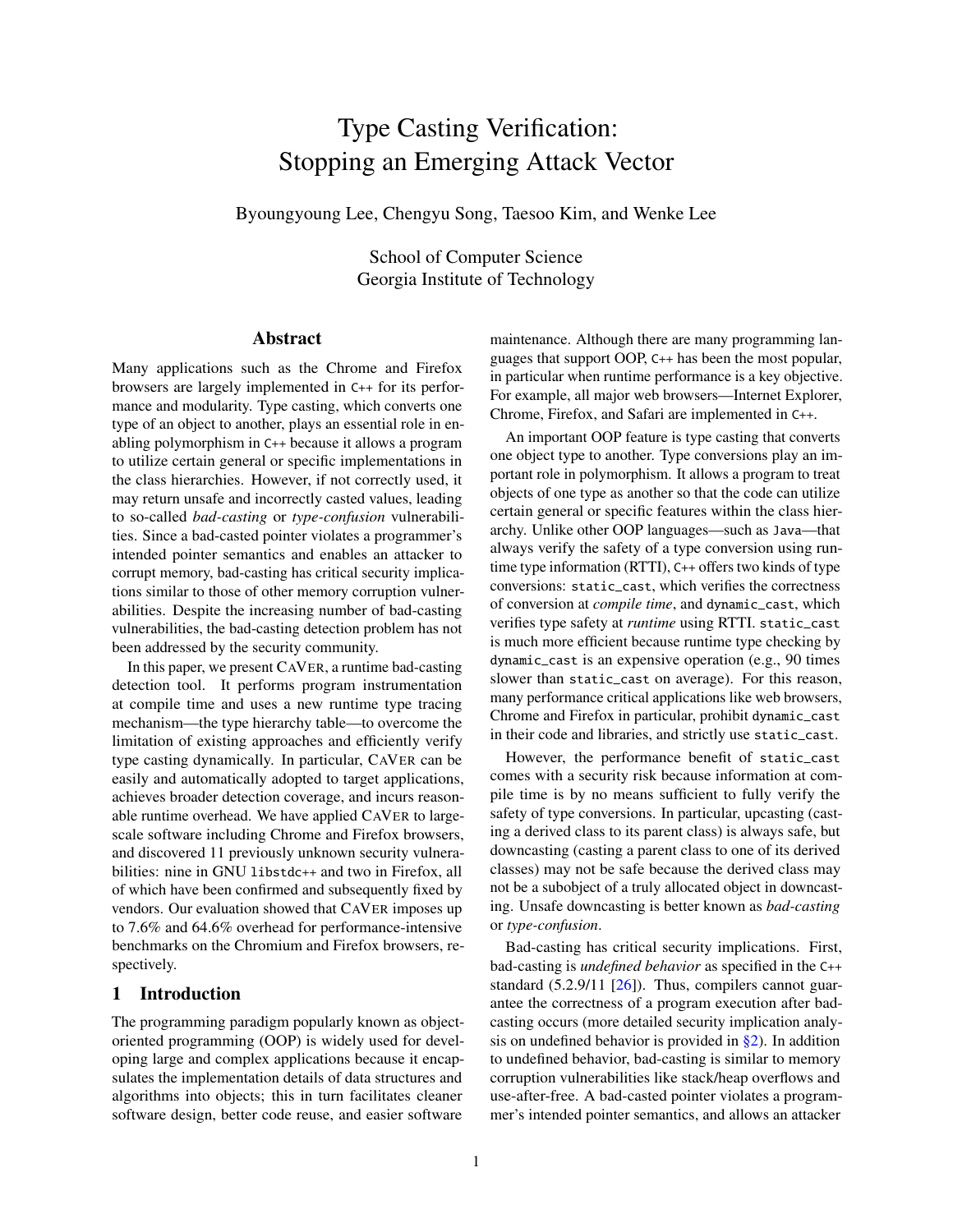to corrupt memory beyond the true boundary of an object. For example, a bad-casting vulnerability in Chrome (CVE-2013-0912) was used to win the Pwn2Own 2013 competition by leaking and corrupting a security sensitive memory region [\[31\]](#page-14-1). More alarmingly, bad-casting is not only security-critical but is also common in applications. For example, 91 bad-casting vulnerabilities have been reported over the last four years in Chrome. Moreover, over 90% of these bad-casting bugs were rated as *securityhigh*, meaning that the bug can be directly exploited or indirectly used to mount arbitrary code execution attacks.

To avoid bad-casting issues, several C++ projects employ custom RTTI, which embeds code to manually keep type information at runtime and verify the type conversion safety of static\_cast. However, only a few C++ programs are designed with custom RTTI, and supporting custom RTTI in existing programs requires heavy manual code modifications.

Another approach, as recently implemented by Google in the Undefined Behavior Sanitizer (UBSAN) [\[42\]](#page-14-2), optimizes the performance of dynamic\_cast and replaces all static\_cast with dynamic\_cast. However, this approach is limited because dynamic\_cast only supports polymorphic classes, whereas static\_cast is used for both polymorphic and non-polymorphic classes. Thus, this simple replacement approach changes the program semantics and results in runtime crashes when dynamic\_cast is applied to non-polymorphic classes. It is difficult to identify whether a static\_cast operation will be used for polymorphic or non-polymorphic classes without runtime information. For this reason, tools following this direction have to rely on manual *blacklists* (i.e., opt-out and do not check all non-polymorphic classes) to avoid runtime crashes. For example, UBSAN has to blacklist 250 classes, ten functions, and eight whole source files used for the Chromium browser [\[9\]](#page-13-0), which is manually created by repeated trial-and-error processes. Considering the amount of code in popular C++ projects, creating such a blacklist would require massive manual engineering efforts.

In this paper, we present CAVER, a runtime bad-casting detection tool that can be seamlessly integrated with largescale applications such as commodity browsers. It takes a program's source code as input and automatically instruments the program to verify type castings at runtime. We designed a new metadata, the Type Hierarchy Table (THTable) to efficiently keep track of rich type information. Unlike RTTI, THTable uses a disjoint metadata scheme (i.e., the reference to an object's THTable is stored outside the object). This allows CAVER to overcome all limitations of previous bad-casting detection techniques: it not only supports both polymorphic classes and nonpolymorphic classes, but also preserves the C++ ABI and works seamlessly with legacy code. More specifically,

CAVER achieves three goals:

- Easy-to-deploy. CAVER can be easily adopted to existing C++ programs without any manual effort. Unlike current state-of-the-art tools like UBSAN, it does not rely on manual blacklists, which are required to avoid program corruption. To demonstrate, we have integrated CAVER into two popular web browsers, Chromium and Firefox, by only modifying its build configurations.
- Coverage. CAVER can protect all type castings of both polymorphic and non-polymorphic classes. Compared to UBSAN, CAVER covers 241% and 199% more classes and their castings, respectively.
- Performance. CAVER also employs optimization techniques to further reduce runtime overheads (e.g., type-based casting analysis). Our evaluation shows that CAVER imposes up to 7.6% and 64.6% overheads for performance-intensive benchmarks on the Chromium and Firefox browsers, respectively. On the contrary, UBSAN is 13.8% slower than CAVER on the Chromium browser, and it cannot run the Firefox browser due to a runtime crash.

To summarize, we make three major contribution as follows:

- Security analysis of bad-casting. We analyzed the bad-casting problem and its security implications in detail, thus providing security researchers and practitioners a better understanding of this emerging attack vector.
- Bad-casting detection tool. We designed and implemented CAVER, a general, automated, and easyto-deploy tool that can be applied to any C++ application to detect (and mitigate) bad-casting vulnerabilities. We have shared CAVER with the Firefox team  $<sup>1</sup>$  $<sup>1</sup>$  $<sup>1</sup>$ </sup> and made our source code publicly available.
- New vulnerabilities. While evaluating CAVER, we discovered *eleven* previously unknown bad-casting vulnerabilities in two mature and widely-used open source projects, GNU libstdc++ and Firefox. All vulnerabilities have been reported and fixed in these projects' latest releases. We expect that integration with unit tests and fuzzing infrastructure will allow CAVER to discover more bad-casting vulnerabilities in the future.

This paper is organized as follows. [§2](#page-2-0) explains badcasting issues and their security implications. [§3](#page-3-0) illustrates high-level ideas and usages of CAVER, [§4](#page-4-0) describes the design of CAVER. [§5](#page-7-0) describes the implementation details of CAVER, [§6](#page-7-1) evaluates various aspects of

<span id="page-1-0"></span><sup>&</sup>lt;sup>1</sup>The Firefox team at Mozilla asked us to share CAVER for regression testing on bad-casting vulnerabilities.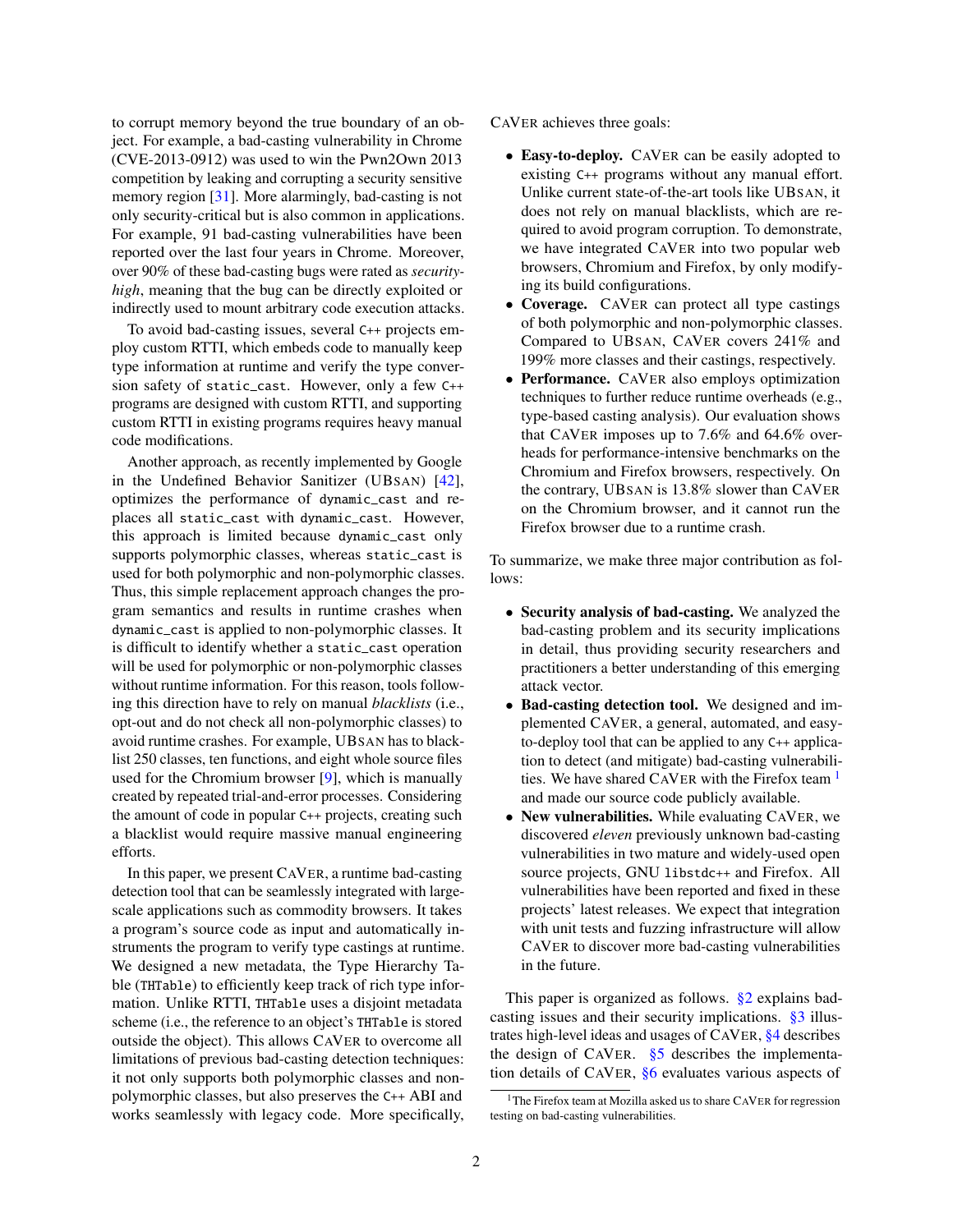CAVER. [§7](#page-11-0) further discusses applications and limitations of CAVER, [§8](#page-12-0) describes related work. Finally, [§9](#page-13-1) concludes the paper.

# <span id="page-2-0"></span>2 C++ Bad-casting Demystified

Type castings in C++. Type casting in C++ allows an object of one type to be converted to another so that the program can use different features of the class hierarchy. C++ provides four explicit casting operations: static, dynamic, const, and reinterpret. In this paper, we focus on the first two types — static\_cast and dynamic\_cast (5.2.9 and 5.2.7 in ISO/IEC N3690 [\[26\]](#page-14-0)) because they can perform downcasting and result in badcasting. static\_cast and dynamic\_cast have a variety of different usages and subtle issues, but for the purpose of this paper, the following two distinctive properties are the most important: (1) time of verification: as the name of each casting operation implies, the correctness of a type conversion is checked (statically) at compile time for static\_cast, and (dynamically) at runtime for dynamic\_cast; (2) runtime support (RTTI): to verify type checking at runtime, dynamic\_cast requires runtime support, called RTTI, that provides type information of the polymorphic objects.

[Example 1](#page-2-1) illustrates typical usage of both casting operations and their correctness and safety: (1) casting from a derived class (pCanvas of SVGElement) to a parent class (pEle of Element) is valid *upcasting*; (2) casting from the parent class (pEle of Element) to the original allocated class (pCanvasAgain of SVGElement) is valid *downcasting*; (3) on the other hand, the casting from an object allocated as a base class (pDom of Element) to a derived class (p of SVGElement) is invalid *downcasting* (i.e., a bad-casting); (4) memory access via the invalid pointer (p->m\_className) can cause memory corruption, and more critically, compilers cannot guarantee any correctness of program execution after this incorrect conversion, resulting in *undefined behavior*; and (5) by using dynamic\_cast, programmers can check the correctness of type casting at runtime, that is, since an object allocated as a base class (pDom of Element) cannot be converted to its derived class (SVGElement), dynamic\_cast will return a NULL pointer and the error-checking code (line 18) can catch this bug, thus avoiding memory corruption.

Type castings in practice. Although dynamic\_cast can guarantee the correctness of type casting, it is an expensive operation because parsing RTTI involves recursive data structure traversal and linear string comparison. From our preliminary evaluation, dynamic\_cast is, on average, 90 times slower than static\_cast on average. For large applications such as the Chrome browser, such performance overhead is not acceptable: simply launching Chrome incurs over 150,000 casts. Therefore, despite its security benefit, the use of dynamic\_cast is strictly

```
SVGElement
                                                    Element 1. (3) invalid
                                                                  downcast
p class SVGElement: public Element { ... }; pDom (allocated)
 2
3 Element *pDom = new Element();
  SVGElement *pCanvas = new SVGElement();
 5
  6 // (1) valid upcast from pCanvas to pEle
  Element *pEle = static_cast<Element*>(pCanvas);
  8 // (2) valid downcast from pEle to pCanvasAgain (== pCanvas)
  SVGElement *pCanvasAgain = static_cast<SVGElement*>(pEle);
10
11 // (3) invalid downcast (-> undefined behavior)
12 SVGElement *p = static_cast<SVGElement*>(pDom);<br>13 // (4) leads to memory corruption
  // (4) leads to memory corruption
14 p->m_className = "my-canvas";
15
16 // (5) invalid downcast with dynamic_cast, but no corruption
17 SVGElement *p = dynamic_cast<SVGElement*>(pDom);
18 if (p) {
19 p->m_className = "my-canvas";
20 }
```
Example 1: Code example using static\_cast to convert types of object pointers (e.g., Element  $\leftrightarrow$  SVGElement classes). (1) is valid *upcast* and (2) is valid *downcast*. (3) is an invalid *downcast*. (4) Memory access via the invalid pointer result in memory corruption; more critically, compilers cannot guarantee the correctness of program execution after this incorrect conversion, resulting in *undefined behavior*. (5) Using dynamic\_cast, on the other hand, the program can check the correctness of *downcast* by checking the returned pointer.

forbidden in Chrome development.

A typical workaround is to implement custom RTTI support. For example, most classes in WebKitbased browsers have an isType() method (e.g., isSVGElement()), which indicates the true allocated type of an object. Having this support, programmers can decouple a dynamic\_cast into an explicit type check, followed by static\_cast. For example, to prevent the bad-casting (line 12) in [Example 1,](#page-2-1) the program could invoke the isSVGElement() method to check the validity of casting. However, this sort of type tracking and verification has to be manually implemented, and thus supporting custom RTTI in existing complex programs is a challenging problem. Moreover, due to the error-prone nature of manual modifications (e.g., incorrectly marking the object identity flag, forgetting to check the identity using isType() function, etc.), bad-casting bugs still occur despite custom RTTI [\[41\]](#page-14-3).

Security implications of bad-casting. The C++ standard (5.2.9/11 [\[26\]](#page-14-0)) clearly specifies that the behavior of an application becomes *undefined* after an incorrect static\_cast. Because undefined behavior is an enigmatic issue, understanding the security implications and exploitability of bad-casting requires deep knowledge of common compiler implementations.

Generally, bad-casting vulnerabilities can be exploited via several means. An incorrectly casted pointer will either have wider code-wise visibility (e.g., allowing out-ofbound memory accesses), or become incorrectly adjusted (e.g., corrupting memory semantics because of misalignment). For example, when bad-casting occurs in proxim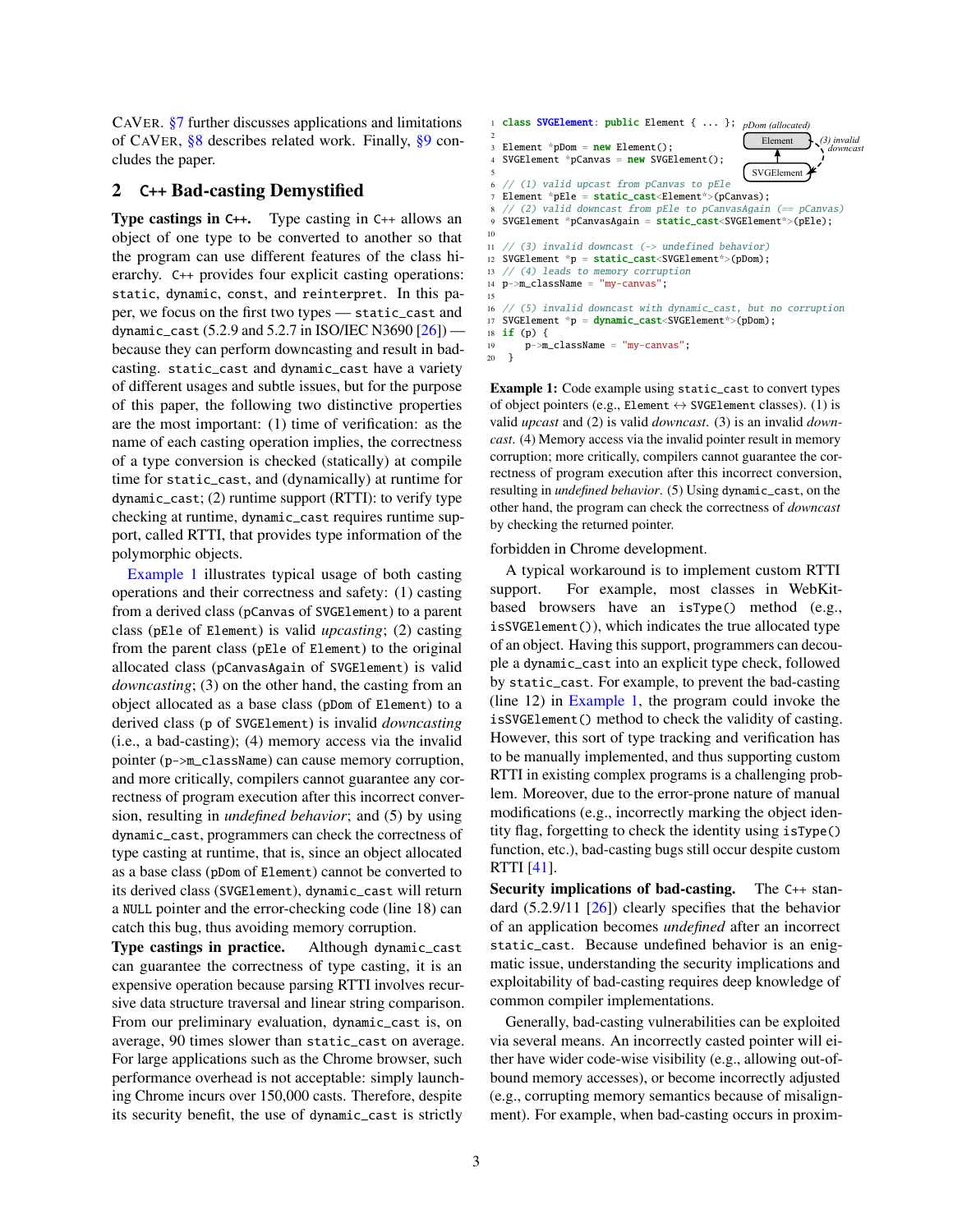ity to a virtual function table pointer (vptr), an attacker can directly control input to the member variable (e.g., by employing abusive memory allocation techniques such as heap-spray techniques [\[16,](#page-13-2) [38\]](#page-14-4)), overwrite the vptr and hijack the control flow. Similarly, an attacker can also exploit bad-casting vulnerabilities to launch non-controldata attacks [\[7\]](#page-13-3).

The exploitability of a bad-casting bug depends on whether it allows attackers to perform out-of-bound memory access or manipulate memory semantics. This in turn relies on the details of object data layout as specified by the C++ application binary interface (ABI). Because the C++ ABI varies depending on the platform (e.g., Itanium C++ ABI [\[12\]](#page-13-4) for Linux-based platforms and Microsoft C++ ABI [\[11\]](#page-13-5) for Windows platforms), security implications for the same bad-casting bug can be different. For example, bad-casting may not crash, corrupt, or alter the behavior of an application built against the Itanium C++ ABI because the base pointer of both the base class and derived class always point to the same location of the object under this ABI. However, the same bad-casting bug can have severe security implications for other ABI implementations that locate a base pointer of a derived class differently from that of a base class, such as HP and legacy  $g++ C++ ABI [13]$  $g++ C++ ABI [13]$ . In short, given the number of different compilers and the various architectures supported today, we want to highlight that bad-casting should be considered as a serious security issue. This argument is also validated from recent correspondence with the Firefox security team: after we reported two new bad-casting vulnerabilities in Firefox [\[4\]](#page-13-7), they also pointed out the C++ ABI compatibility issue and rated the vulnerability as security-high.

Running example: CVE-2013-0912. Our illustrative [Example 1](#page-2-1) is extracted from a real-world bad-casting vulnerability—CVE-2013-0912, which was used to exploit the Chrome web browser in the Pwn2Own 2013 competition. However, the complete vulnerability is more complicated as it involves a multitude of castings (between siblings and parents).

In HTML5, an SVG image can be embedded directly into an HTML page using the <svg> tag. This tag is implemented using the SVGElement class, which inherits from the Element class. At the same time, if a web page happens to contain unknown tags (any tags other than standard), an object of the HTMLUnknownElement class will be created to represent this unknown tag. Since both tags are valid HTML elements, objects of these types can be safely casted to the Element class. Bad-casting occurs when the browser needs to render an SVG image. Given an Element object, it tries to downcast the object to SVGElement so the caller function can invoke member functions of the SVGElement class. Unfortunately, since not all Element objects are initially allocated as SVGElement objects, this

<span id="page-3-1"></span>

Figure 1: Inheritance hierarchy of classes involved in the CVE-2013-0912 vulnerability. MWR Labs exploited this vulnerability to hijack the Chrome browser in the Pwn2Own 2013 competition [\[31\]](#page-14-1). The object is allocated as HTMLUnknownElement and eventually converted (static\_cast) to SVGElement. After this incorrect type casting, accessing member variables via this object pointer will cause memory corruption.

static\_cast is not always valid. In the exploit demonstrated in the Pwn2Own 2013 competition [\[31\]](#page-14-1), attackers used an object allocated as HTMLUnknownElement. As the size of an SVGElement object (160 bytes) is much larger than an HTMLUnknownElement object (96 bytes), this incorrectly casted object pointer allowed the attackers to access memory beyond the real boundary of the allocated HTMLUnknownElement object. They then used this capability to corrupt the vtable pointer of the object adjacent to the HTMLUnknownElement object, ultimately leading to a control-flow hijack of the Chrome browser. This example also demonstrates why identifying bad-casting vulnerabilities is not trivial for real-world applications. As shown in [Figure 1,](#page-3-1) the HTMLUnknownElement class has more than 56 siblings and the Element class has more than 10 parent classes in WebKit. Furthermore, allocation and casting locations are far apart within the source code. Such complicated class hierarchies and disconnections between allocation and casting sites make it difficult for developers and static analysis techniques to reason about the true allocation types (i.e., alias analysis).

# <span id="page-3-0"></span>3 CAVER Overview

In this paper, we focus on the correctness and effectiveness of CAVER against bad-casting bugs, and our main application scenario is as a back-end testing tool for detecting bad-casting bugs. CAVER's workflow [\(Figure 2\)](#page-4-1) is as simple as compiling a program with one extra compile and link flag (i.e., -fcaver for both). The produced binary becomes capable of verifying the correctness of every type conversion at runtime. When CAVER detects an incorrect type cast, it provides detailed information of the bad-cast: the source class, the destination class, the truly allocated class, and call stacks at the time the bad-cast is captured. [Figure 3](#page-4-2) shows a snippet of the actual report of CVE-2013-0912. Our bug report experience showed that the report generated by CAVER helped upstream main-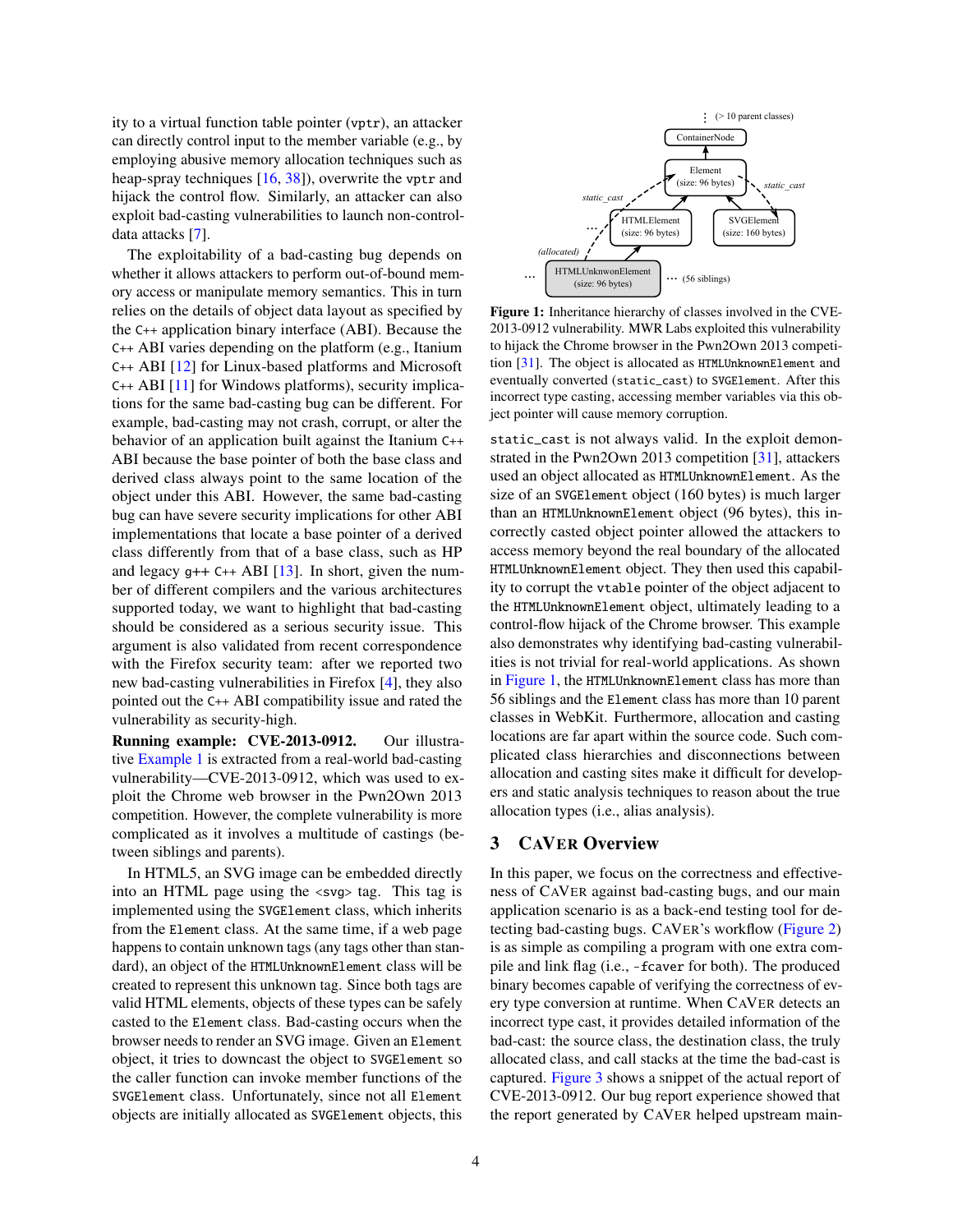<span id="page-4-1"></span>

Figure 2: Overview of CAVER's design and workflow. Given the source code of a program, CAVER instruments possible castings at compile time, and injects CAVER's runtime to verify castings when they are performed.

```
1 == CaVer : (Stopped) A bad-casting detected
2 @SVGViewSpec.cpp:87:12
    Casting an object of 'blink::HTMLUnknownElement
      from 'blink::Element
      5 to 'blink::SVGElement'
           Pointer 0x60c000008280
           Alloc base 0x60c000008280
           Offset 0x0000000000000
           THTable 0x7f7963aa20d0
10
11 #1 0x7f795d76f1a4 in viewTarget SVGViewSpec.cpp:87
12 #2 0x7f795d939d1c in viewTargetAttribute V8SVGViewSpec.cpp:56
13 \cdot . . .
```
Figure 3: A report that CAVER generated on CVE-2013-0912.

tainers easily understand, confirm, and fix eleven newly discovered vulnerabilities without further examination.

# <span id="page-4-0"></span>4 Design

In this section, we introduce the design of CAVER. We first describe how the THTable is designed to generally represent the type information for both polymorphic and non-polymorphic classes  $(\S 4.1)$ , and then explain how CAVER associates the THTable with runtime objects  $(\S 4.2)$ . Next, we describe how CAVER verifies the correctness of type castings  $(\S 4.3)$ . At the end of this section, we present optimization techniques used to reduce the runtime overhead of CAVER [\(§4.4\)](#page-7-2).

### <span id="page-4-3"></span>4.1 Type Hierarchy Table

To keep track of the type information required for validating type casting, CAVER incorporates a new metadata structure, called the *Type Hierarchy Table* (THTable). Given a pointer to an object allocated as type T, the THTable contains the set of all possible types to which T can be casted. In C++, these possible types are a product of two kinds of class relationships: *is-a* and *has-a*. The *is-a* relationship between two objects is implemented as class inheritance, the *has-a* relationship is implemented as class composition (i.e., having a member variable in a class). Thus, for each class in a C++ program, CAVER creates a corresponding THTable that includes information about both relationships.

To represent class inheritance, the THTable employs two unique design decisions. First, information on inherited classes (i.e., base classes) is unrolled and serialized. This allows CAVER to efficiently scan through a set of base classes at runtime while standard RTTI requires recursive traversal. Second, unlike RTTI, which stores a mangled class name, the THTable stores the hash value of a class name. This allows CAVER to avoid expensive string equality comparisons. Note, since all class names are available to CAVER at compile time, all possible hash collisions can be detected and resolved to avoid false negatives during runtime. Moreover, because casting is only allowed between classes within the same inheritance chain, we only need to guarantee the uniqueness of hash values within a set of those classes, as opposed to guaranteeing global uniqueness.

The THTable also includes information of whether a base class is a phantom class, which cannot be represented based on RTTI and causes many false alarms in RTTIbased type verification solutions [\[9\]](#page-13-0). We say a class P is a phantom class of a class Q if two conditions are met: (1) Q is directly or indirectly derived from P; and (2) compared to P, Q does not have additional member variables or different virtual functions. In other words, they have the same data layout. Strictly speaking, allocating an object as P and downcasting it to Q is considered bad-casting as Q is not a base class of P. However, such bad-castings are harmless from a security standpoint, as the pointer semantic after downcasting is the same. More importantly, phantom classes are often used in practice to implement object relationships with empty inheritances. For these reasons, CAVER deliberately allows bad-castings caused by phantom classes. This is done by reserving a one bit space in the THTable for each base class, and marking if the base class is a phantom class. We will describe more details on how the phantom class information is actually leveraged in [§4.3.](#page-6-0)

In addition, the THTable contains information on composited class(es) to generally represent the type information for both polymorphic and non-polymorphic classes and overcome the limitation of RTTI-based type verification solutions. RTTI-based solutions locate a RTTI reference via the virtual function table (VTable). However, since only polymorphic classes have VTable, these solutions can cause runtime crashes when they try to locate the VTable for non-polymorphic classes. Unlike RTTI, CAVER binds THTable references to the allocated object with external metadata (refer [§4.2](#page-5-0) for details). Therefore, CAVER not only supports non-polymorphic objects, but it also does not break the C++ ABI. However, composited class(es) now share the same THTable with their container class. Since a composited class can also have its own inheritances and compositions, we do not unroll information about composited class(es); instead, CAVER provides a reference to the composited class's THTable. The THTable also stores the layout information (offset and size) of each composited class to determine whether the given pointer points to a certain composited class.

Other than inheritance and composition information as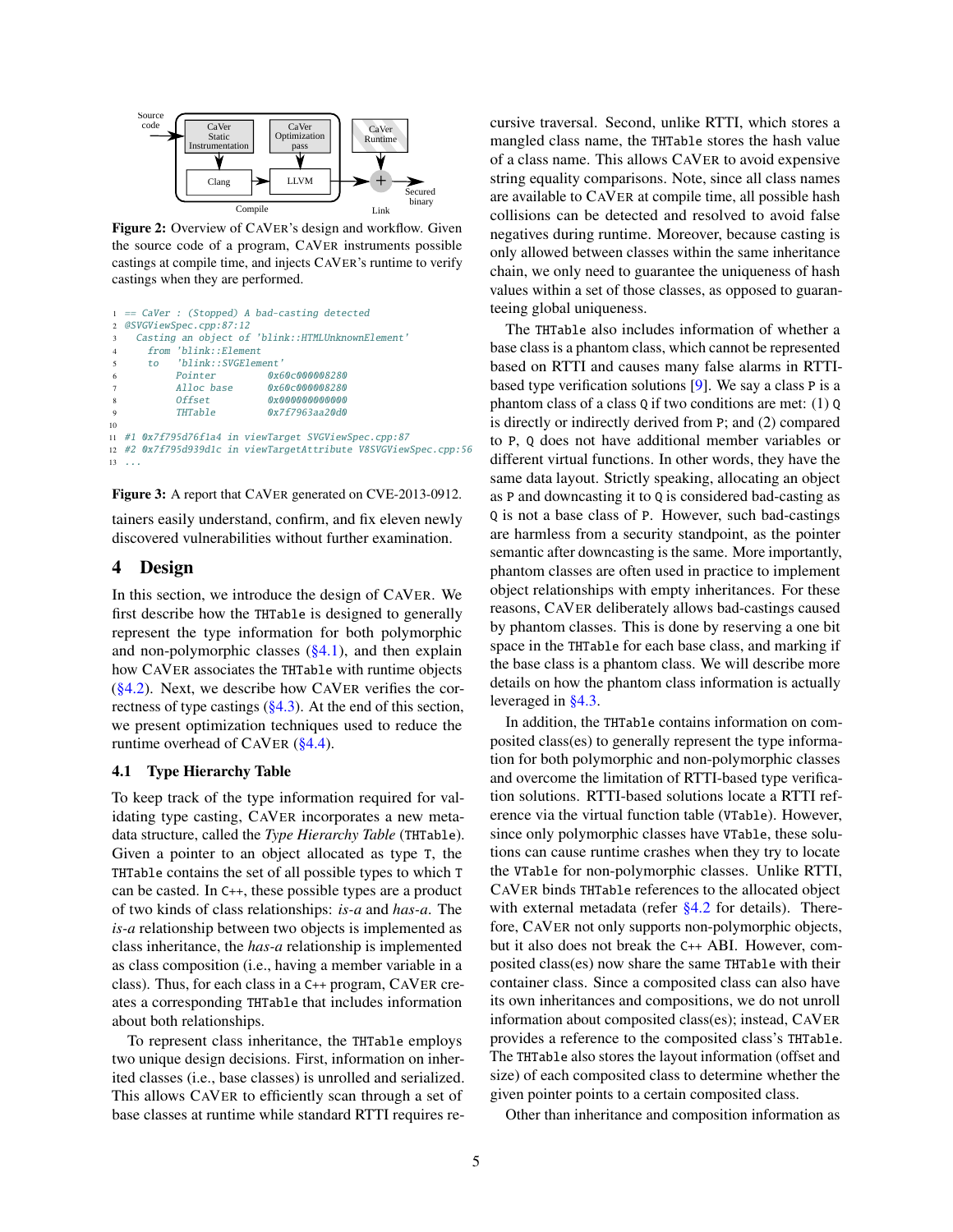described above, the THTable contains basic information on the corresponding type itself: a type size to represent object ranges; and a type name to generate user-friendly bad-casting reports.

# <span id="page-5-0"></span>4.2 Object Type Binding

To verify the correctness of type casting, CAVER needs to know the actual allocated type of the object to be casted. In CAVER, we encoded this type information in the THTable. In this subsection, we describe how CAVER binds the THTable to each allocated object. To overcome the limitations of RTTI-based solutions, CAVER uses a disjoint metadata scheme (i.e., the reference to an object's THTable is stored outside the object). With this unique metadata management scheme, CAVER not only supports both polymorphic classes and non-polymorphic classes, but also preserves the C++ ABI and works seamlessly with legacy code. Overall, type binding is done in two steps. First, CAVER instruments each allocation site of an application to pass the allocation metadata to its runtime library. Second, CAVER's runtime library maintains the allocation metadata and supports efficient lookup operations.

Instrumentation. The goal of the instrumentation is to pass all information of an allocated object to the runtime library. To bind a THTable to an object, the runtime library needs two pieces of information: a reference to the THTable and the base address of the allocated object.

In C++, objects can be allocated in three ways: in heap, on stack, or as global objects. In all three cases, the type information of the allocated object can be determined statically at compile time. This is possible because C++ requires programmers to specify the object's type at its allocation site, so the corresponding constructor can be invoked to initialize memory. For global and stack objects, types are specified before variable names; and for heap objects, types are specified after the new operator. Therefore, CAVER can obtain type information by statically inspecting the allocation site at compile time. Specifically, CAVER generates the THTable (or reuses the corresponding THTable if already generated) and passes the reference of the THTable to the runtime library. An example on how CAVER instruments a program is shown in [Example 2.](#page-5-1)

For heap objects, CAVER inserts one extra function invocation (trace\_heap() in [Example 2\)](#page-5-1) to the runtime library after each new operator, and passes the information of the object allocated by new; a reference to the THTable and the base address of an object. A special case for the new operator is an array allocation, where a set of objects of the same type are allocated. To handle this case, we add an extra parameter to inform the runtime library on how many objects are allocated together at the base address.

Unlike heap objects, stack objects are implicitly al-

```
// Heap objects (dynamically allocated)
     void func heap ex() {
 3       C *p_heap_var = <mark>new</mark> C;<br>4        C *p_heap_array = <mark>new</mark> C[num_heap_array];
5 + trace_heap(&THTable(C), p_heap_var, 1);
6 + trace_heap(&THTable(C), p_heap_array, num_heap_array);
 7 ...
8 }
\circ10 // Stack objects
11 void func_stack_ex() {
12 C stack var:
13 + trace_stack_begin(&THTable(C), &stack_var, 1);
14 ...
15 + trace_stack_end(&stack_var);
16 }
17
18 // Global objects
19 C global_var;
20
21 // @.ctors: (invoked at the program's initialization)
22 // trace_global_helper_1() and trace_global_helper_2()
23 + void trace_global_helper_1() {
24 + trace_global(&THTable(C), &global_var, 1);
25 + 326
27 // Verifying the correctness of a static casting<br>28 void func verify ex() {
     void func_verify_ex() {
29 B *afterAddr = static_cast<A>(beforeAddr);
30 + verify_cast(beforeAddr, afterAddr, type_hash(A));
31 }
```
Example 2: An example of how CAVER instruments a program. Lines marked with + represent code introduced by CAVER, and &THTable(T) denotes the reference to the THTable of class T. In this example, we assume that the THTable of each allocated class has already been generated by CAVER.

located and freed. To soundly trace them, CAVER inserts two function calls for each stack object at the function prologue and epilogue (trace\_stack\_begin() and trace\_stack\_end() in  $Example 2$ ), and passes the same information of the object as is done for heap objects. A particular challenge is that, besides function returns, a stack unwinding can also happen due to exceptions and setjmp/longjmp. To handle these cases, CAVER leverages existing compiler functionality (e.g., EHScopeStack::Cleanup in clang) to guarantee that the runtime library is always invoked once the execution context leaves the given function scope.

To pass information of global objects to the runtime library, we leverage existing program initialization procedures. In ELF file format files [\[46\]](#page-14-5), there is a special section called .ctors, which holds constructors that must be invoked during an early initialization of a program. Thus, for each global object, CAVER creates a helper function (trace\_global\_helper\_1() in [Example 2\)](#page-5-1) that invokes the runtime library with static metadata (the reference to the THTable) and dynamic metadata (the base address and the number of array elements). Then, CAVER adds the pointer to this helper function to the .ctors section so that the metadata can be conveyed to the runtime library<sup>[2](#page-5-2)</sup>.

<span id="page-5-2"></span><sup>&</sup>lt;sup>2</sup>Although the design detail involving .ctors section is platform dependent, the idea of registering the helper function into the initialization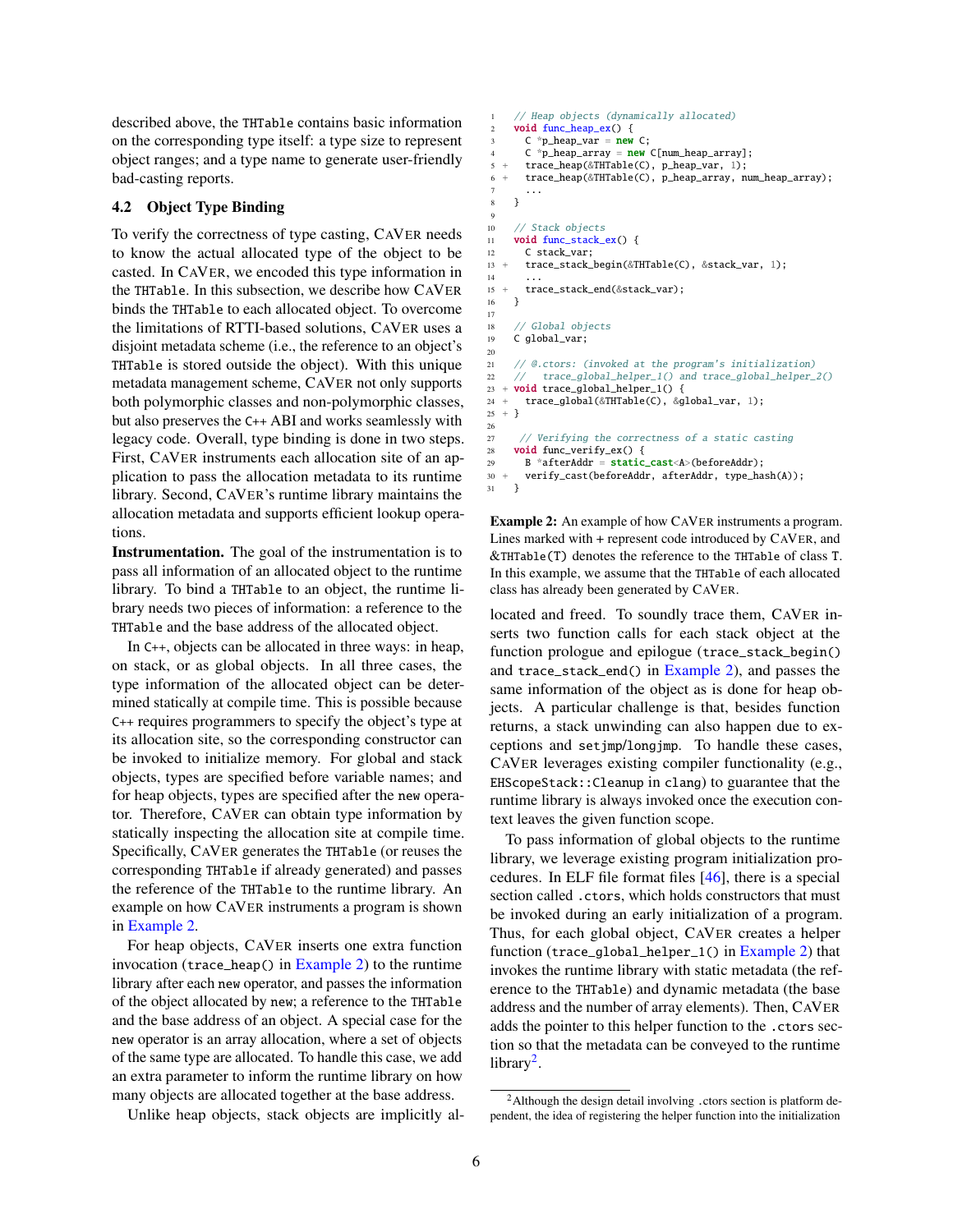Runtime library. The runtime library of CAVER maintains all the metadata (THTable and base address of an object) passed from tracing functions during the course of an application execution. Overall, we consider two primary requirements when organizing the metadata. First, the data structure must support range queries ( i.e., given a pointer pointing to an address within an object ([base, base+size)) CAVER should be able to find the corresponding THTable of the object). This is necessary because the object pointer does not always point to the allocation base. For example, the pointer to be casted can point to a composited object. In case of multi-inheritance, the pointer can also point to one of the parent classes. Second, the data structure must support efficient store and retrieve operations. CAVER needs to store the metadata for every allocation and retrieve the metadata for each casting verification. As the number of object allocations and type conversions can be huge (see  $\S6$ ), these operations can easily become the performance bottleneck.

We tackle these challenges using a hybrid solution (see [Appendix 2](#page-15-0) for the algorithm on runtime library functions). We use red-black trees to trace global and stack objects and an alignment-based direct mapping scheme to trace heap objects<sup>[3](#page-6-1)</sup>.

We chose red-black trees for stack and global objects for two reasons. First, tree-like data structures are well known for supporting efficient range queries. Unlike hash-table-based data structures, tree-based data structures arrange nodes according to the order of their keys, whose values can be numerical ranges. Since nodes are already sorted, a balanced tree structure can guarantee *O*(*logN*) complexity for range queries while hash-tablebased data structure requires *O*(*N*) complexity. Second, we specifically chose red-black trees because there are significantly more search operations than update operations (i.e., more type conversion operations than allocations, see [§6\)](#page-7-1), thus red-black trees can excel in performance due to self-balancing.

In CAVER, each node of a red-black tree holds the following metadata: the base address and the allocation size as the key of the node, and the THTable reference as the value of the node.

For global object allocations, metadata is inserted into the global red-black tree when the object is allocated at runtime, with the key as the base address and the alloca-tion size<sup>[4](#page-6-2)</sup>, and the value as the address of the THTable. We maintain a per-process global red-black tree without

locking mechanisms because there are no data races on the global red-black tree in CAVER. All updates on the global red-black tree occur during early process start-up (i.e., before executing any user-written code) and update orders are well serialized as listed in the .ctors section.

For stack object allocations, metadata is inserted to the stack red-black tree similar to the global object case. Unlike a global object, we maintain a *per-thread* redblack tree for stack objects to avoid data races in multithreaded applications. Because a stack region (and all operations onto this region) are exclusive to the corresponding thread's execution context, this per-thread data structure is sufficient to avoid data races without locks.

For heap objects, we found that red-black trees are not a good design choice, especially for multi-threaded programs. Different threads in the target programs can update the tree simultaneously, and using locks to avoid data races resulted in high performance overhead, as data contention occured too frequently. Per-thread red-black trees used for stack objects are not appropriate either, because heap objects can be shared by multiple threads. Therefore, we chose to use a custom memory allocator that can support alignment-based direct mapping schemes [\[3,](#page-13-8) [22\]](#page-14-6). In this scheme, the metadata can be maintained for a particular object, and can be retrieved with  $O(1)$  complexity on the pointer pointing to anywhere within the object's range.

#### <span id="page-6-0"></span>4.3 Casting Safety Verification

This subsection describes how CAVER uses traced information to verify the safety of type casting. We first describe how the instrumentation is done at compile time, and then describe how the runtime library eventually verifies castings during runtime.

Instrumentation. CAVER instruments static\_cast to invoke a runtime library function, verify\_cast(), to verify the casting. Here, CAVER analyzes a type hierarchy involving source and destination types in static\_cast and only instruments for downcast cases. When invoking verify\_cast(), CAVER passes the following three pieces of information: beforeAddr, the pointer address before the casting; afterAddr, the pointer address after the casting; and TargetTypeHash, the hash value of the destination class to be casted to (denoted as type\_hash(A) in [Example 2\)](#page-5-1).

Runtime library. The casting verification [\(Appendix 1\)](#page-15-1) is done in two steps: (1) locating the corresponding THTable associated with the object pointed to by beforeAddr; and (2) verifying the casting operation by checking whether TargetTypeHash is a valid type where afterAddr points.

To locate the corresponding THTable, we first check the data storage membership because we do not know how the object beforeAddr points to is allocated. Checks

function list can be generalized for other platforms as others also support .ctors-like features

<span id="page-6-1"></span><sup>&</sup>lt;sup>3</sup>The alignment-based direct mapping scheme can be applied for global and stack objects as well, but this is not implemented in the current version. More details can be found in [§7.](#page-11-0)

<span id="page-6-2"></span><sup>&</sup>lt;sup>4</sup>The allocation size is computed by multiplying the type size represented in THTable and the number of array elements passed during runtime.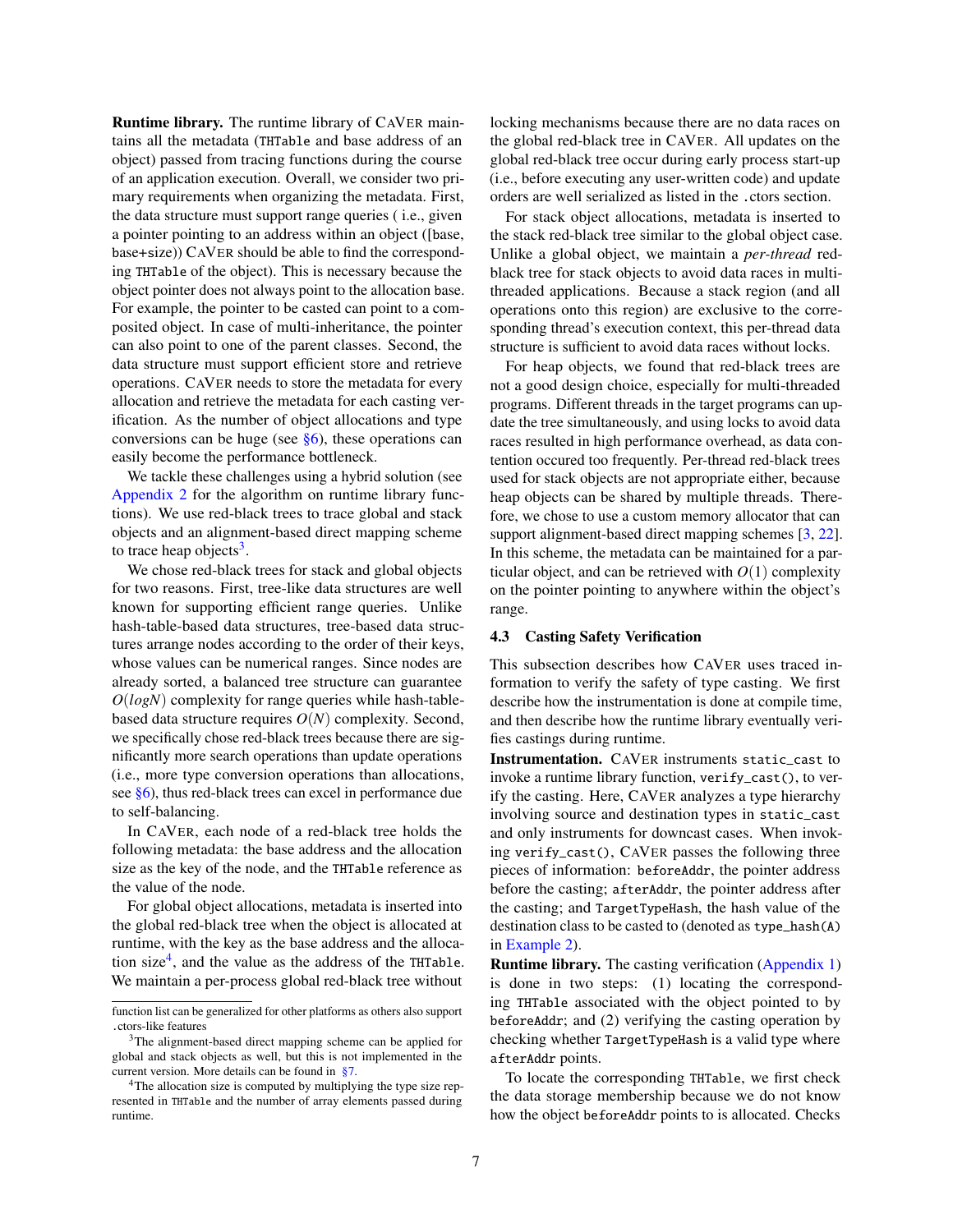are ordered by their expense, and the order is critical for good performance. First, a stack object membership is checked by determinig whether the beforeAddr is in the range between the stack top and bottom; then, a heap object membership is checked by whether the beforeAddr is in the range of pre-mapped address spaces reserved for the custom allocator; finally a global object membership is checked with a bit vector array for each loaded binary module. After identifying the data storage membership, CAVER retrieves the metadata containing the allocation base and the reference to the THTable. For stack and global objects, the corresponding red-black tree is searched. For heap objects, the metadata is retrieved from the custom heap.

Next, CAVER verifies the casting operation. Because the THTable includes all possible types that the given object can be casted to (i.e., all types from both inheritances and compositions), CAVER exhaustively matches whether TargetTypeHash is a valid type where afterAddr points. To be more precise, the afterAddr value is adjusted for each matching type. Moreover, to avoid false positives due to a phantom class, CAVER tries to match all phantom classes of the class to be casted to.

### <span id="page-7-2"></span>4.4 Optimization

Since performance overhead is an important factor for adoption, CAVER applies several optimization techniques. These techniques are applied in two stages, as shown in [Figure 2.](#page-4-1) First, offline optimizations are applied to remove redundant instrumentations. After that, additional runtime optimizations are applied to further reduce the performance overhead.

Safe-allocations. Clearly, not all allocated objects will be involved in type casting. This implicates that CAVER does not need to trace type information for objects that would never be casted. In general, soundly and accurately determining whether objects allocated at a given allocation site will be casted is a challenging problem because it requires sophisticated static points-to analysis. Instead, CAVER takes a simple, yet effective, optimization approach inspired from C type safety checks in CCured [\[33\]](#page-14-7). The key idea is that the following two properties always hold for downcasting operations: (1) bad-casting may happen only if an object is allocated as a child of the source type or the source type itself; and (2) bad-casting never happens if an object is allocated as the destination type itself or a child of the destination type. This is because static\_cast guarantees that the corresponding object must be a derived type of the source type. Since CAVER can observe all allocation sites and downcasting operations during compilation, it can recursively apply the above properties to identify *safe-allocation* sites, i.e., the allocated objects will never cause bad-casting.

Caching verification results. Because casting verifica-

tion involves loops (over the number of compositions and the number of bases) and recursive checks (in a composition case), it can be a performance bottleneck. A key observation here is that the verification result is always the same for the same allocation type and the same target type (i.e., when the type of object pointed by afterAddr and TargetTypeHash are the same). Thus, in order to alleviate this potential bottleneck, we maintain a cache for verification results, which is inspired by UBSAN [\[42\]](#page-14-2). First, a verification result is represented as a concatenation of the address of a corresponding THTable, the offset of the afterAddr within the object, and the hash value of target type to be casted into (i.e., &THTable || offset || TargetTypeHash). Next, this concatenated value is checked for existence in the cache before verify\_cast() actually performs verification. If it does, verify\_cast() can conclude that this casting is correct. Otherwise, verify\_cast() performs actual verification using the THTable, and updates the cache only if the casting is verified to be correct.

# <span id="page-7-0"></span>5 Implementation

We implemented CAVER based on the LLVM Compiler project [\[43\]](#page-14-8) (revision 212782, version 3.5.0). The static instrumentation module is implemented in Clang's CodeGen module and LLVM's Instrumentation module. The runtime library is implemented using the compiler-rt module based on LLVM's Sanitizer code base. In total, CAVER is implemented in 3,540 lines of C++ code (excluding empty lines and comments).

CAVER is currently implemented for the Linux x86 platform, and there are a few platform-dependent mechanisms. For example, the type and tracing functions for global objects are placed in the .ctors section of ELF. As these platform-dependent features can also be found in other platforms, we believe CAVER can be ported to other platforms as well. CAVER interposes threading functions to maintain thread contexts and hold a per-thread redblack tree for stack objects. CAVER also maintains the top and bottom addresses of stack segments to efficiently check pointer membership on the stack. We also modified the front-end drivers of Clang so that users of CAVER can easily build and secure their target applications with one extra compilation flag and linker flag, respectively.

# <span id="page-7-1"></span>6 Evaluation

We evaluated CAVER with two popular web browsers, Chromium [\[40\]](#page-14-9) (revision 295873) and Firefox [\[44\]](#page-14-10) (revision 213433), and two benchmarks from SPEC CPU2006  $[39]$ <sup>[5](#page-7-3)</sup>. Our evaluation aims to answer the following questions:

<span id="page-7-3"></span><sup>5</sup> Although CAVER was able to correctly run all C++ benchmarks in SPEC CPU2006, only 483.xalancbmk and 450.soplex have downcast operations.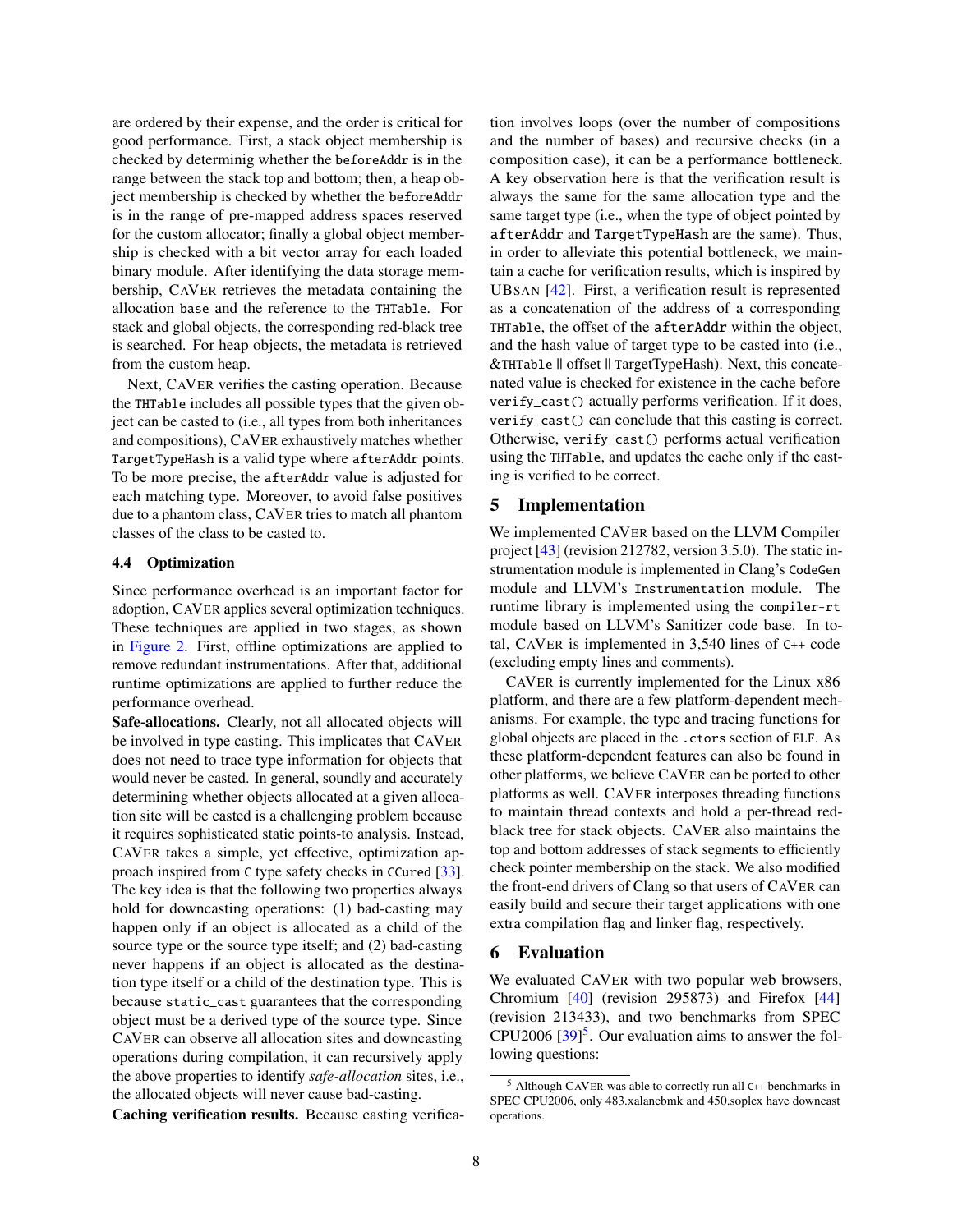- How easy is it to deploy CAVER to applications?  $(86.1)$
- What are the new vulnerabilities CAVER found?  $(\$6.2)$
- How precise is CAVER's approach in detecting badcasting vulnerabilities? [\(§6.3\)](#page-8-2)
- How good is CAVER's protection coverage?  $(\S6.4)$
- What are the instrumentation overheads that CAVER imposes and how many type castings are verified by CAVER?  $(\S6.5)$
- What are the runtime performance overheads that CAVER imposes? [\(§6.6\)](#page-9-2)

Comparison methods. We used UBSAN, the state-of-art tool for detecting bad-casting bugs, as our comparison target of CAVER. Also, We used CAVER-NAIVE, which disabled the two optimization techniques described in [§4.4,](#page-7-2) to show their effectiveness on runtime performance optimization.

Experimental setup. All experiments were run on Ubuntu 13.10 (Linux Kernel 3.11) with a quad-core 3.40 GHz CPU (Intel Xeon E3-1245), 16 GB RAM, and 1 TB SSD-based storage.

### <span id="page-8-0"></span>6.1 Deployments

As the main design goal for CAVER is automatic deployments, we describe our experience of applying CAVER to tested programs including SPEC CPU 2006 benchmarks, the Chromium browser, and the Firefox browser. CAVER was able to successfully build and run these programs without any program-specific understanding of the code base. In particular, we added one line to the build configuration file to build SPEC CPU 2006, 21 lines to the .gyp build configuration to build the Chromium browser, and 10 lines to the .mozconfig build configuration file to build the Firefox browser. Most of these build configuration changes were related to replacing gcc with clang.

<span id="page-8-1"></span>On the contrary, UBSAN crashed while running xalancbmk in SPEC CPU 2006 and while running the Firefox browser due to checks on non-polymorphic classes. UBSAN also crashed the Chromium browser without blacklists, but was able to run once we applied the blacklists provided by the Chromium project [\[9\]](#page-13-0). In particular, to run Chromium, the blacklist has 32 different rules that account for 250 classes, ten functions, and eight whole source files. Moreover, this blacklist has to be maintained constantly as newly introduced code causes new crashes in UBSAN [\[10\]](#page-13-9). This is a practical obstacle for adopting UBSAN in other C++ projects—although UBSAN has been open sourced for some time, Chromium remains the only major project that uses UBSAN, because there is a dedicated team to maintain its blacklist.

#### 6.2 Newly Discovered Bad-casting Vulnerabilities

To evaluate CAVER's capability of detecting bad-casting bugs, we ran CAVER-hardened Chromium and Firefox with their regression tests (mostly checking functional correctness). During this evaluation, CAVER found eleven previously unknown bad-casting vulnerabilities in GNU libstdc++ while evaluating Chromium and Firefox. [Ta](#page-9-3)[ble 1](#page-9-3) summarizes these vulnerabilities including related class information: allocated type, source, and destination types in each bad-casting. In addition, we further analyzed their security impacts: potential compatibility problems due to the  $C_{++}$  ABI (see [§2\)](#page-2-0) or direct memory corruption, along with security ratings provided by Mozilla for Firefox.

CAVER found two vulnerabilities in the Firefox browser. The Firefox team at Mozilla confirmed and fixed these, and rated both as *security-high*, meaning that the vulnerability can be abused to trigger memory corruption issues. These two bugs were casting the pointer into a class which is not a base class of the originally allocated type. More alarmingly, there were type semantic mismatches after the bad-castings—subsequent code could dereference the incorrectly casted pointer. Thus the C++ ABI and Memory columns are checked for these two cases.

CAVER also found nine bugs in GNU libstdc++ while running the Chromium browser. We reported these bugs to the upstream maintainers, and they have been confirmed and fixed. Most of these bugs were triggered when libstdc++ converted the type of an object pointing to its composite objects (e.g., Base\_Ptr in libstdc++) into a more derived class (Rb\_Tree\_node in libstdc++), but these derived classes were not base classes of what was originally allocated (e.g., EncodedDescriptorDatabase in Chromium). Since these are generic bugs, meaning that benign C++ applications will encounter these issues even if they correctly use libstdc++ or related libraries, it is difficult to directly evaluate their security impacts without further evaluating the applications themselves.

These vulnerabilities were identified with legitimate functional test cases. Thus, we believe CAVER has great potential to find more vulnerabilities once it is utilized for more applications and test cases, as well as integrated with fuzzing infrastructures like ClusterFuzz [\[2\]](#page-13-10) for Chromium.

#### <span id="page-8-2"></span>6.3 Effectiveness of Bad-casting Detection

To evaluate the correctness of detecting bad-casting vulnerabilities, we tested five bad-casting exploits of Chromium on the CAVER-hardened Chromium binary (see [Table 2\)](#page-10-0). We backported five bad-casting vulnerabilities as unit tests while preserving important features that may affect CAVER's detection algorithm, such as class inheritances and their compositions, and allocation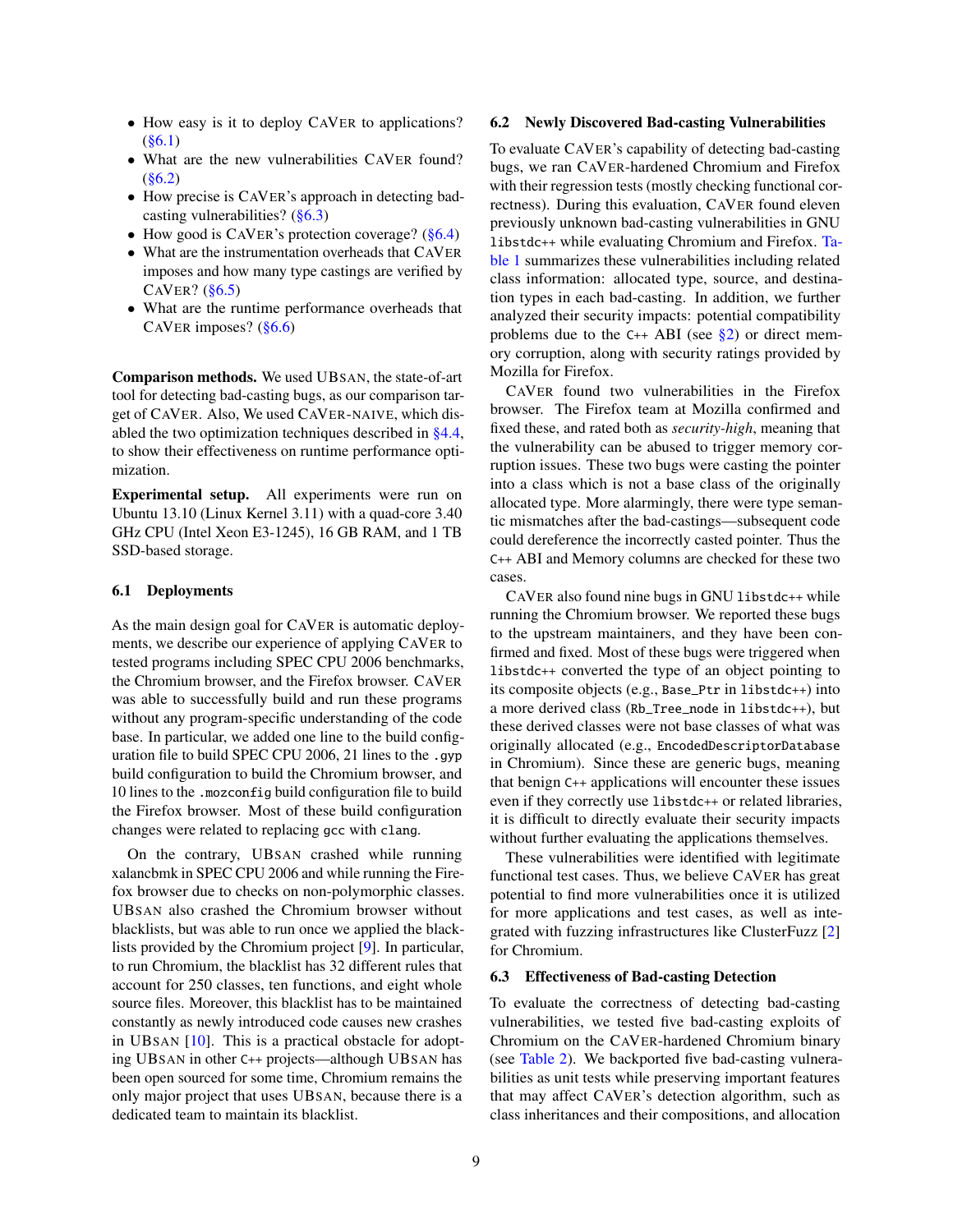<span id="page-9-3"></span>

| <b>Product</b> | <b>Vulnerable</b><br><b>Bug ID</b> |                          | <b>Types</b>                                               | <b>Security Implication</b> |                          |                      |  |
|----------------|------------------------------------|--------------------------|------------------------------------------------------------|-----------------------------|--------------------------|----------------------|--|
|                |                                    | <b>Function</b>          | <b>Allocation / Source / Destination</b>                   |                             | Mem                      | Rating               |  |
| Firefox        | 1074280 [4]                        | PaintLaver()             | BasicThebesLayer / Layer / BasicContainerLayer             |                             |                          | High (CVE-2014-1594) |  |
| Firefox        | 1089438 [5]                        | EvictContent()           | PRCListStr / PRCList / nsSHistory                          |                             |                          | High                 |  |
| libstdc++      | 63345 [30]                         | $M$ const cast()         | EncodedDescriptorDatabase / Base Ptr / Rb Tree node        |                             | ÷                        |                      |  |
| libstdc++      | 63345 [30]                         | $M$ end()                | Enum Value Options / Rb tree node base / Link type         |                             | ÷.                       |                      |  |
| libstdc++      | 63345 [30]                         | $M$ end() const          | GeneratorContextImpl / Rb_tree_node_base / Link_type_const |                             |                          |                      |  |
| libstdc++      | 63345 [30]                         | M insert unique()        | WaitableEventKernel / Base_ptr / List_type                 |                             | $\overline{\phantom{a}}$ |                      |  |
| libstdc++      | 63345 [30]                         | $operator*{coerator}^*($ | BucketRanges / List node base / Node                       |                             | ÷                        |                      |  |
| libstdc++      | 63345 [30]                         | begin)                   | FileOptions / Link_type / Rb_Tree_node                     |                             | $\overline{\phantom{a}}$ |                      |  |
| libstdc++      | 63345 [30]                         | $begin()$ const          | std::map / Link_type / Rb_Tree_node                        |                             | ÷.                       |                      |  |
| libstdc++      | 63345 [30]                         | end()                    | MessageOptions / Link_type / Rb_Tree_node                  |                             | $\overline{\phantom{a}}$ |                      |  |
| libstdc++      | 63345 [30]                         | end() const              | Importer / Link_type / Rb_Tree_node                        |                             | $\overline{\phantom{a}}$ |                      |  |

Table 1: A list of vulnerabilities newly discovered by CAVER. All security vulnerabilities listed here are confirmed, and already fixed by the corresponding development teams. Columns under Types represent classes causing bad-castings: allocation, source and destination classes. Columns under Security Implication represents the security impacts of each vulnerability: whether the vulnerability has C++ ABI incompatibility issues (ABI); whether the vulnerability triggers memory corruption (Mem); and the actual security assessment ratings assigned by the vendor (Rating). †: The GNU libstdc++ members did not provide security ratings.

size. This backporting was due to the limited support for the LLVM/clang compiler by older Chromium (other than CVE-2013-0912). [Table 2](#page-10-0) shows our testing results on these five known bad-casting vulnerabilities. CAVER successfully detected all vulnerabilities.

In addition to real vulnerabilities, we thoroughly evaluated CAVER with test cases that we designed based on all possible combinations of bad-casting vulnerabilities: (1) whether an object is polymorphic or non-polymorphic; and (2) the three object types: allocation, source, and destination.

 $|\{Poly, non-Poly\}|^{\{Alice, From, To\}}|=8$ 

Eight different unit tests were developed and evaluated as shown in [Table 3.](#page-10-1) Since CAVER's design generally handles both polymorphic and non-polymorphic classes, CAVER successfully detected all cases. For comparison, UBSAN failed six cases mainly due to its dependency on RTTI. More severely, among the failed cases, UBSAN crashed for two cases when it tried to parse RTTI nonpolymorphic class objects, showing it is difficult to use without manual blacklists. Considering Firefox contains greater than 60,000 downcasts, (see [Table 4\)](#page-9-4), creating such a blacklist for Firefox would require massive manual engineering efforts.

#### <span id="page-9-0"></span>6.4 Protection Coverage

[Table 4](#page-9-4) summarizes our evaluation of CAVER's protection coverage during instrumentation, including the number of protected types/classes (the left half), and the number of protected type castings (the right half). In our evaluation with C++ applications in SPEC CPU 2006, Firefox, and Chromium, CAVER covers 241% more types than UBSAN; and protects 199% more type castings.

### <span id="page-9-1"></span>6.5 Instrumentation Overheads

There are several sources that increase a program's binary size (see [Table 5\)](#page-9-5), including  $(1)$  the inserted functions for tracing objects' type and verifying type castings, (2)

<span id="page-9-4"></span>

| <b>Name</b>   |        | # of tables    | # of verified cast |              |  |
|---------------|--------|----------------|--------------------|--------------|--|
|               | RTTI   | <b>THTable</b> | <b>UBSAN</b>       | <b>CAVER</b> |  |
| 483.xalancbmk | 881    | 3.402          | 1.378              | 1.967        |  |
| 450.soplex    | 39     | 227            | $\Omega$           |              |  |
| Chromium      | 24.929 | 94,386         | 11,531             | 15,611       |  |
| Firefox       | 9.907  | 30,303         | 11,596             | 71.930       |  |

Table 4: Comparisons of protection coverage between UBSAN and CAVER. In the # of tables column, VTable shows the number of virtual function tables and THTable shows the number of type hierarchy tables, each of which is generated to build the program. # of verified cast shows the number static\_cast instrumented in UBSAN and CAVER, respectively. Overall, CAVER covers 241% and 199% more classes and their castings, respectively, compared to UBSAN.

<span id="page-9-5"></span>

| Name          |         |              | File Size (KB) |              |     |  |
|---------------|---------|--------------|----------------|--------------|-----|--|
|               | Orig.   | <b>UBSAN</b> |                | <b>CAVER</b> |     |  |
| 483.xalanchmk | 6.111   | 6.674        | 9%             | 7.169        | 17% |  |
| 450.soplex    | 466     | 817          | 75%            | 861          | 84% |  |
| Chromium      | 249,790 | 612.321      | 145%           | 453,449      | 81% |  |
| Firefox       | 242,704 | 395,311      | 62%            | 274,254      | 13% |  |

Table 5: The file size increase of instrumented binaries: CAVER incurs 64% and 49% less storage overheads in Chromium and Firefox browsers, compared to UBSAN.

<span id="page-9-2"></span>the THTable of each class, and (3) CAVER's runtime library. Although CAVER did not perform much instrumentation for most SPEC CPU 2006 applications, the file size increase still was noticeable. This increase was caused by the statically linked runtime library (245 KB). The CAVER-hardened Chromium requires  $6\times$  more storage compared to Firefox because the Chromium code bases contains more classes than Firefox. The additional THTable overhead is the dominant source of file size increases. (see [Table 4\)](#page-9-4). For comparison, UBSAN increased the file size by 64% and 49% for Chromium and Firefox, respectively; which indicates that THTable is an efficient representation of type information compared to RTTI.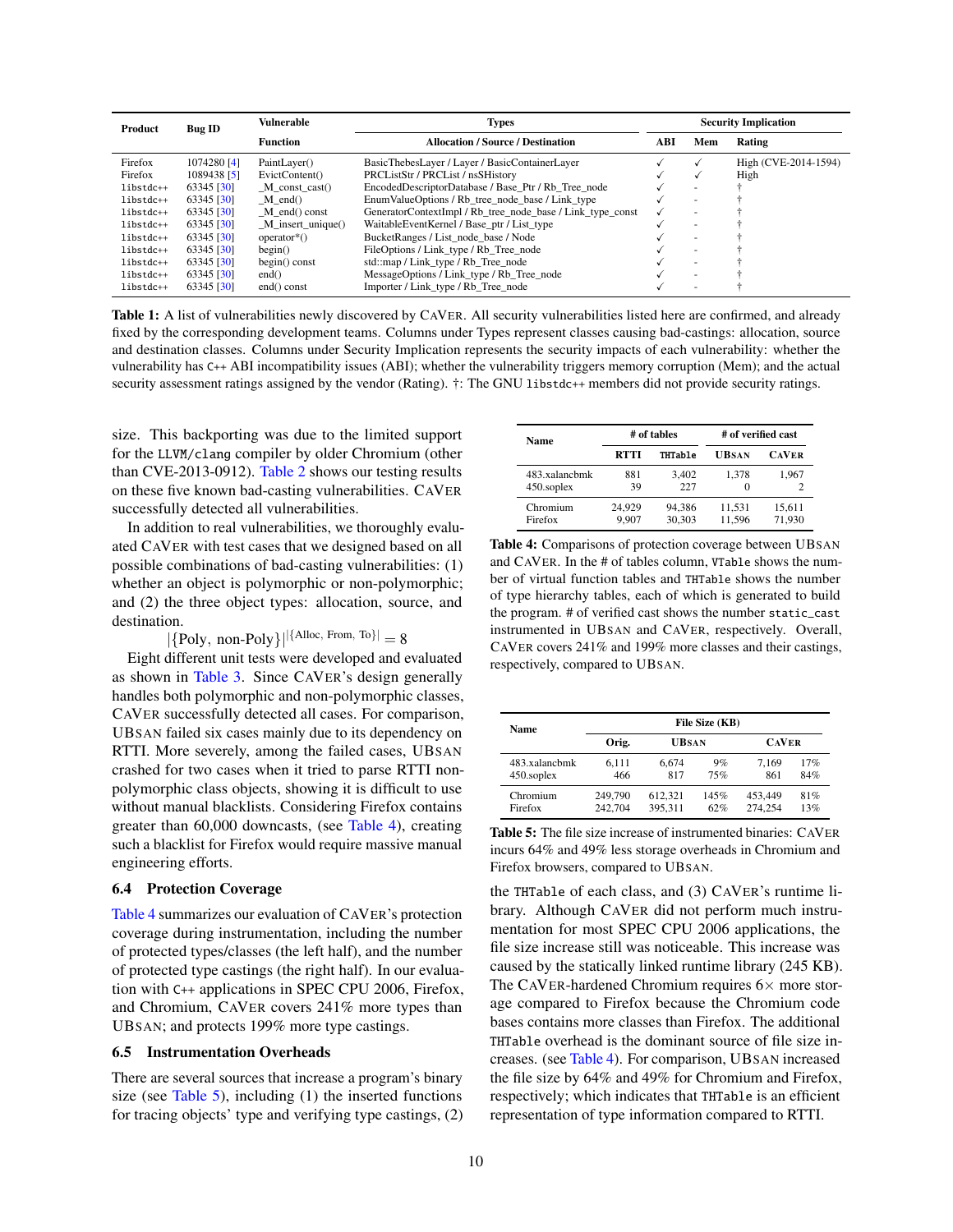<span id="page-10-0"></span>

| CVE#          | <b>Bug ID</b> |                           | <b>Security Rating</b> | <b>Mitigated</b>         |        |          |
|---------------|---------------|---------------------------|------------------------|--------------------------|--------|----------|
|               |               | <b>Allocation</b>         | Source                 | <b>Destination</b>       |        | by CAVER |
| CVE-2013-0912 | 180763        | <b>HTMLUnknownElement</b> | Element                | SVGElement               | High   |          |
| CVE-2013-2931 | 302810        | MessageEvent              | Event                  | LocatedEvent             | High   |          |
| CVE-2014-1731 | 349903        | RenderListBox             | <b>RenderBlockFlow</b> | RenderMeter              | High   |          |
| CVE-2014-3175 | 387016        | SpeechSynthesis           | <b>EventTarget</b>     | SpeechSynthesisUtterance | High   |          |
| CVE-2014-3175 | 387371        | <b>ThrobAnimation</b>     | Animation              | MultiAnimation           | Medium |          |

Table 2: Security evaluations of CAVER with known vulnerabilities of the Chromium browser. We first picked five known badcasting bugs and wrote test cases for each vulnerability, retaining features that may affect CAVER's detection algorithm, including class hierarchy and their compositions, and related classes including allocation, source, and destination types). CAVER correctly detected all vulnerabilities.

<span id="page-10-1"></span>

| (a) CAVER, P Alloc |  |       | (b) CAVER, Non-P Alloc |       | (c) UBSAN, P Alloc |    |        | (d) UBSAN, Non-P Alloc |                |                |
|--------------------|--|-------|------------------------|-------|--------------------|----|--------|------------------------|----------------|----------------|
| Го<br>From         |  | Non-P | Ίò<br>From             | Non-P | From               | To | Non-P  | TO.<br>From            |                | $Non-P$        |
| $Non-P$            |  |       | Non-P                  |       | Non-P              |    | л<br>л | Non-P                  | Crash<br>Crash | $\Lambda$<br>△ |

Table 3: Evaluation of protection coverage against all possible combinations of bad-castings. P and Non-P mean polymorphic and non-polymorphic classes, respectively. In each cell, √marks a successful detection, X marks a failure, and Crash marks the program crashed. (a) and (b) show the results of CAVER with polymorphic class allocations and non-polymorphic class allocations, respectively, and (c) and (d) show the cases of UBSAN. CAVER correctly detected all cases, while UBSAN failed for 6 cases including 2 crashes.

#### 6.6 Runtime Performance Overheads

In this subsection, we measured the runtime overheads of CAVER by using SPEC CPU 2006's C++ benchmarks and various browser benchmarks for Chromium and Firefox. For comparison, we measured runtime overheads of the original, non-instrumented version (compiled with clang), and the UBSAN-hardened version.

Microbenchmarks. To understand the performance characteristics of CAVER-hardened applications, we first profiled micro-scaled runtime behaviors related to CAVER's operations [\(Table 6\)](#page-11-1). For workloads, we used the built-in input for the two C++ applications of SPEC CPU 2006, and loaded the default start page of the Chromium and Firefox browsers. Overall, CAVER traced considerable number of objects, especially for the browsers: 783k in Chromium, and 15,506k in Firefox.

We counted the number of *verified castings* (see [Ta](#page-11-1)[ble 6\)](#page-11-1), and the kinds of allocations (i.e., global, stack, or heap). In our experiment, Firefox performed 710% more castings than Chromium, which implies that the total number of verified castings and the corresponding performance overheads highly depends on the way the application is written and its usage patterns.

SPEC CPU 2006. With these application characteristics in mind, we first measured runtime performance impacts of CAVER on two SPEC CPU 2006 programs, xalancbmk and soplex. CAVER slowed down the execution of xalancbmk and soplex by 29.6% and 20.0%, respectively. CAVER-NAIVE (before applying the optimization techniques described in  $\S$ 4.4) slowed down xalancbmk and soplex by 32.7% and 20.8% respectively.

<span id="page-10-2"></span>

Figure 4: Browser benchmark results for the Chromium browser. On average, while CAVER-NAIVE incurs 30.7% overhead, CAVER showed 7.6% runtime overhead after the optimization. UBSAN exhibits 16.9% overhead on average.

For UBSAN, xalancbmk crashed because of RTTI limitations in handling non-polymorphic types, and soplex becomes 21.1% slower. Note, the runtime overheads of CAVER is highly dependent on the application characteristics (e.g., the number of downcasts performed in runtime). Thus, we measured overhead with more realistic workloads on two popular browsers, Chromium and Firefox.

Browser benchmarks (Chromium). To understand the end-to-end performance of CAVER, we measured the performance overhead of web benchmarks. We tested four browser benchmarks: Octane [\[21\]](#page-14-13), SunSpider [\[47\]](#page-14-14), Dromaeo-JS [\[29\]](#page-14-15), and Dromaeo-DOM [\[29\]](#page-14-15), each of which evaluate either the performance of the JavaScript engine or page rendering.

[Figure 4](#page-10-2) shows the benchmark results of the Chromium browser. On average, CAVER showed 7.6% overhead while CAVER-NAIVE showed 30.7%, which implies the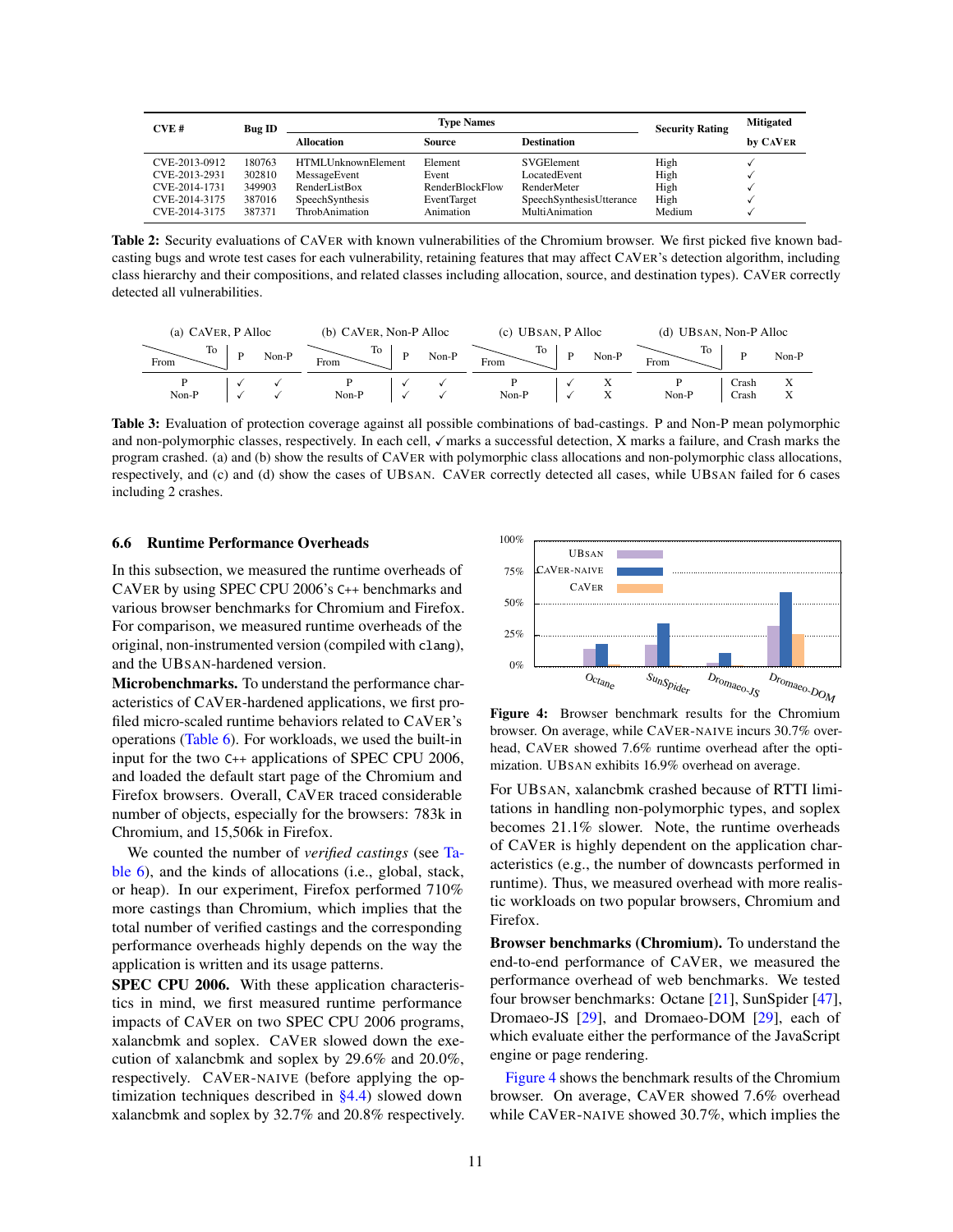<span id="page-11-1"></span>

|               |              |              | <b>Object Tracing</b> |      |       |        |              | <b>Verified Castings</b> |          |
|---------------|--------------|--------------|-----------------------|------|-------|--------|--------------|--------------------------|----------|
| <b>Name</b>   | Global       | <b>Stack</b> |                       | Heap |       | Global | <b>Stack</b> | Heap                     | Total    |
|               | <b>Total</b> | Peak         | <b>Total</b>          | Peak | Total |        |              |                          |          |
| 483.xalanchmk | 165          | 32           | 190k                  | 8k   | 88k   | 0      | 104          | 24k                      | 24k      |
| 450.soplex    | 36           |              | 364                   | 141  | 658   | 0      | $\Omega$     | 0                        | $\Omega$ |
| Chromium      | 3k           | 274          | 350k                  | 79k  | 453k  | 963    | 338          | 150k                     | 151k     |
| Firefox       | 24k          | 38k          | 14.821k               | 213k | 685k  | 41k    | 524k         | 511k                     | 1.077k   |

Table 6: The number of traced objects and type castings verified by CAVER in our benchmarks. Under the *Object Tracing* column, *Peak* and *Total* denote the maximum number of traced objects during program execution, and the total number of traced objects until its termination, respectively. *Global*, *Stack*, and *Heap* under the *Verified Casts* represent object's original types (allocation) involved in castings. Note that Firefox heavily allocates objects on stack, compared to Chromium. Firefox allocated 4,134% more stack objects, and performs 1,550% more type castings than Chromium.

<span id="page-11-2"></span>

Figure 5: Browser benchmark results for the Firefox browser. On average, CAVER and CAVER-NAIVE showed 64.6% and 170.3% overhead, respectively.

optimization techniques in [§4.4](#page-7-2) provided a 23.1% performance improvement. This performance improvement is mostly due to the safe-allocation optimization, which identified 76,381 safe-allocation types (81% of all types used for Chromium) and opted-out to instrument allocation sites on such types. Compared to UBSAN, CAVER is 13.8% faster even though it offers more wide detection coverage on type casting. Thus, we believe this result shows that CAVER's THTable design and optimization techniques are efficient in terms of runtime performances. Browser benchmarks (Firefox). We applied CAVER to the Firefox browser and measured the performance overhead for the web benchmarks used in evaluating the Chromium browser. On average, CAVER imposed 64.6% overhead while CAVER-NAIVE imposed 170.3% overhead [\(Figure 5\)](#page-11-2). Similar to the Chromium case, most of performance improvements are from safe-allocation optimization, which identified 21,829 safe-allocation types (72% of all used types for Firefox). UBSAN was unable to run Firefox because it crashed due to the inability of its RTTI to handle non-polymorphic types, so we do not present the comparison number. Compared to CAVER's results on Chromium, the CAVERenhanced Firefox showed worse performance, mainly due to the enormous amount of stack objects allocated by Firefox [\(Table 6\)](#page-11-1). In order words, the potential performance impacts rely on the usage pattern of target applications, rather than the inherent overheads of CAVER's approaches.

<span id="page-11-3"></span>

| <b>Name</b>   | Original |     |       | <b>UBSAN</b> | <b>CAVER</b> |     |  |
|---------------|----------|-----|-------|--------------|--------------|-----|--|
|               | Peak     | Avg | Peak  | Avg          | Peak         | Avg |  |
| 483.xalanchmk | 9        | 8   | crash | crash        | 14           | 12  |  |
| 450.soplex    | 2        | 2   | 2     |              | 5            | 5   |  |
| Chromium      | 376      | 311 | 952   | 804          | 878          | 738 |  |
| Firefox       | 165      | 121 | crash | crash        | 208          | 157 |  |

Table 7: Runtime memory impacts (in KB) while running target programs. UBSAN crashed while running xalancbmk and Firefox due to the non-polymorhpic typed classes. *Peak* and *Avg* columns denote the maximum and average memory usages, respectively, while running the program. CAVER used 137% more memory on Chromium, and 23% more memory on Firefox. UBSAN used 158% more memory on Chromium.

Memory overheads. UBSAN and CAVER achieve fast lookup of the metadata of a given object by using a custom memory allocator that is highly optimized for this purpose, at the cost of unnecessary memory fragmentation. In our benchmark [\(Table 7\)](#page-11-3), UBSAN used  $2.5\times$  more memory at peak and average; and CAVER used  $2.3\times$  more memory at peak and average, which is an 8% improvement over UBSAN. Considering CAVER's main purpose is a diagnosis tool and the amount of required memory is not large  $(< 1$  GB), we believe that these memory overheads are acceptable cost in practice for the protection gained.

# <span id="page-11-0"></span>7 Discussion

Integration with fuzzing tools. During our evaluations, we relied on the built-in test inputs distributed with the target programs, and did not specifically attempt to improve code coverage. Yet CAVER is capable of discovering dozens of previously unknown bad-casting bugs. In the future, we plan to integrate CAVER with fuzzing tools like the ClusterFuzz [\[2\]](#page-13-10) infrastructure for Chromium to improve code coverage. By doing so, we expect to discover more bad-casting vulnerabilities.

Optimization. In this paper, we focused on the correctness, effectiveness, and usability of CAVER. Although we developed several techniques to improve performance, optimization is not our main focus. With more powerful optimization techniques, we believe CAVER can also be used for runtime bad-casting mitigation.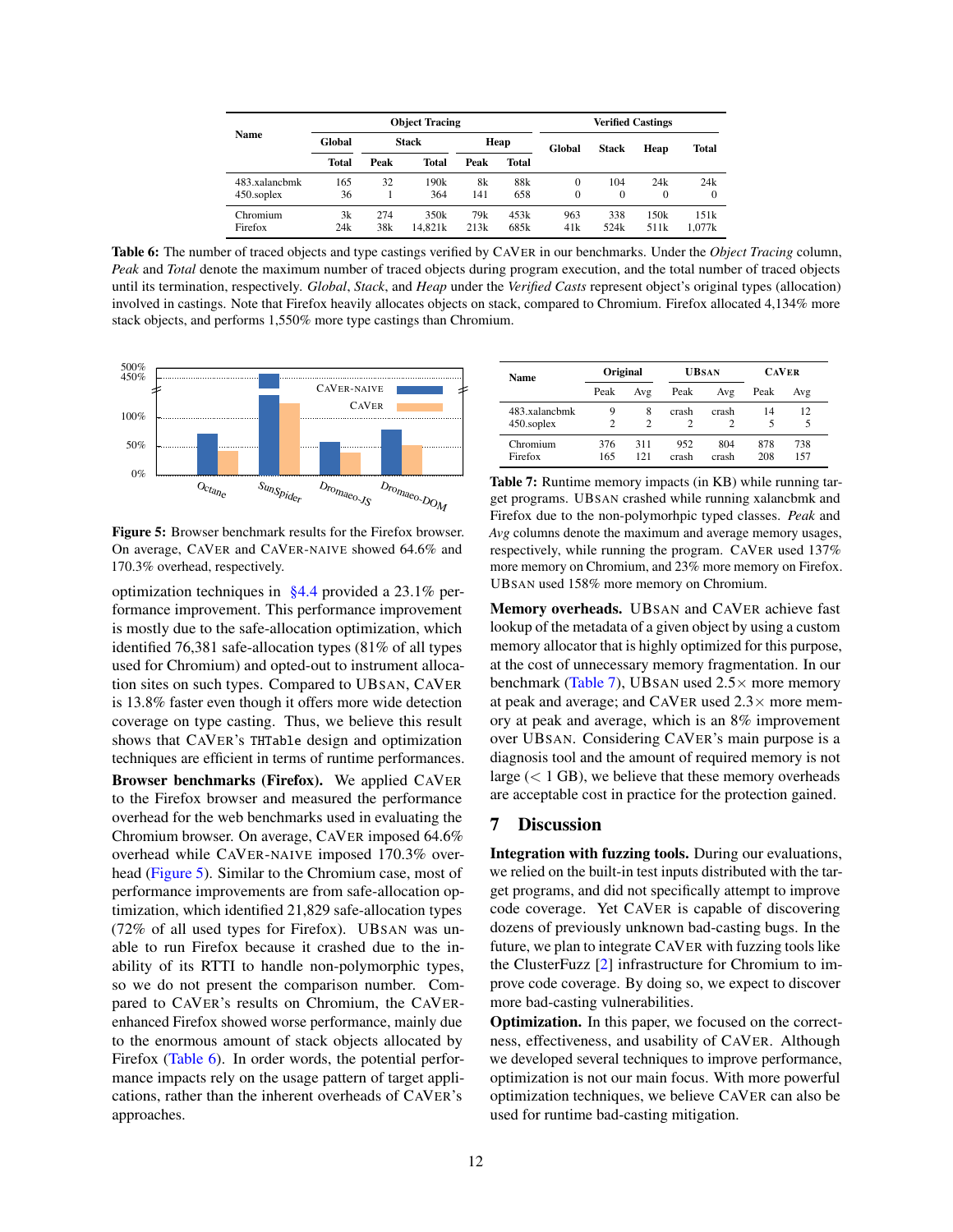For example, one direction we are pursuing is to use static analysis to prove whether a type casting is always safe. By doing so, we can remove redundant cast verification.

Another direction is to apply alignment-based direct mapping scheme for global and stack objects as well. Please recall that red-black trees used for global and stack objects show *O*(*logN*) complexity, while alignment-based direct mapping scheme guarantees *O*(1) complexity. In order to apply alignment-based direct mapping scheme for global and stack objects together, there has to be radical semantic changes in allocating stack and global objects. This is because alignment-based direct mapping scheme requires that all objects have to be strictly aligned. This may not be difficult for global objects, but designing and implementing for stack objects would be non-trivial for the following reasons: (1) essentially this may involve a knapsack problem (i.e., given different sized stack objects in each stack frame, what are the optimal packing strategies to reduce memory uses while keeping a certain alignment rule); (2) an alignment base address for each stack frame has to be independently maintained during runtime; (3) supporting variable length arrays (allowed in ISO C99 [\[18\]](#page-13-12)) in stack would be problematic as the packing strategy can be only determined at runtime in this case.

Furthermore, it is also possible to try even more extreme approaches to apply alignment-based direct mapping scheme—simply migrating all stack objects to be allocated in heap. However, this may result in another potential side effects in overhead.

### <span id="page-12-0"></span>8 Related work

Bad-casting detection. The virtual function table checking in Undefined Behavior Sanitizer (UBSAN-vptr) [\[42\]](#page-14-2) is the closest related work to CAVER. Similar to CAVER, UBSAN instruments static\_cast at compile time, and verifies the casting at runtime. The primary difference is that UBSan relies on RTTI to retrieve the type information of an object. Thus, as we have described in [§4,](#page-4-0) UBSAN suffers from several limitations of RTTI . (1) Coverage: UBSAN cannot handle non-polymorphic classes as there is no RTTI for these classes; (2) Ease-of-deployments: hardening large scale software products with UBSAN is non-trivial due to the coverage problem and phantom classes. As a result, UBSAN has to rely on blacklisting [\[9\]](#page-13-0) to avoid crashes.

RTTI alternatives. Noticing the difficulties in handling complex C++ class hierarchies in large-scale software, several open source projects use a custom form of RTTI. For example, the LLVM project devised a custom RTTI [\[27\]](#page-14-16). LLVM-style RTTI requires all classes to mark its identity once it is created (i.e., in C++ constructors) and further implement a static member function to retrieve its identity. Then, all type conversions can be done with templates that leverage this static member function implemented in every class. Because the static member function can tell the true identity of an object, theoretically, all type conversions are always correct and have no bad-casting issues. Compared to CAVER, the drawback of this approach is that it requires manual source code modification. Thus, it would be non-trivial to modify large projects like browsers to switch to this style. More alarmingly, since it relies on developers' manual modification, if developers make mistakes in implementations, bad-casting can still happen [\[41\]](#page-14-3).

Runtime type tracing. Tracing runtime type information offers several benefits, especially for debugging and profiling. [\[37\]](#page-14-17) used RTTI to avoid complicated parsing supports in profiling parallel and scientific C++ applications. Instead of relying on RTTI, [\[15,](#page-13-13) [28\]](#page-14-18) instruments memory allocation functions to measure complete heap memory profiles. CAVER is inspired by these runtime type tracing techniques, but it introduced the THTable, a unique data structure to support efficient verification of complicated type conversion.

Memory corruption prevention. As described in [§2,](#page-2-0) bad-casting can provide attackers access to memory beyond the boundary of the casted object. In this case, there will be a particular violation (e.g., memory corruptions) once it is abused to mount an attack. Such violations can be detected with existing software hardening techniques, which prevents memory corruption attacks and thus potentially stop attacks abusing bad-casting. In particular, Memcheck (Valgrind) [\[34\]](#page-14-19) and Purify [\[23\]](#page-14-20) are popularly used solutions to detect memory errors. AddressSanitizer [\[36\]](#page-14-21) is another popular tool developed recently by optimizing the way to represent and probe the status of allocated memory. However, it cannot detect if the attacker accesses beyond red-zones or stressing memory allocators to abuse a quarantine zone [\[8\]](#page-13-14). Another direction is to enforce spatial memory safety [\[14,](#page-13-15) [25,](#page-14-22) [32,](#page-14-23) [33,](#page-14-7) [48\]](#page-14-24), but this has drawbacks when handling bad-casting issues. For example, Cyclone [\[25\]](#page-14-22) requires extensive code modifications; CCured [\[33\]](#page-14-7) modifies the memory allocation model; and SVA [\[14\]](#page-13-15) depends on a new virtual execution environment. More fundamentally, most only support C programs.

Overall, compared to these solutions, we believe CAVER makes a valuable contribution because it detects the root cause of one important vulnerability type: badcasting. CAVER can provide detailed information on how a bad-casting happens. More importantly, depending on certain test cases or workloads, many tools cannot detect bad-casting if a bad-casted pointer is not actually used to violate memory safety. However, CAVER can immediately detect such latent cases if any bad-casting occurs.

Control Flow Integrity (CFI). Similar to memory cor-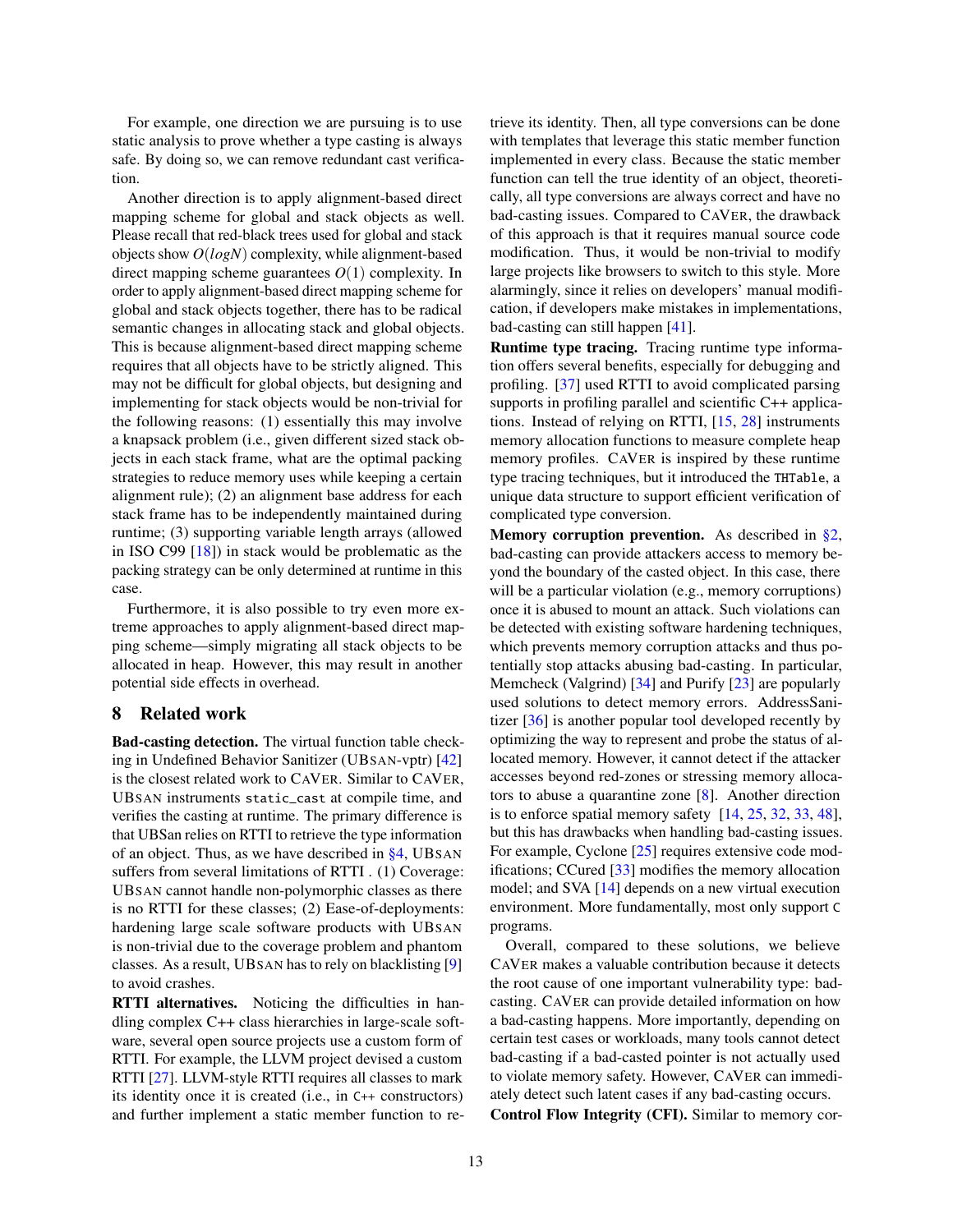ruption prevention techniques, supporting CFI [\[1,](#page-13-16) [49–](#page-14-25)[51\]](#page-14-26) may prevent attacks abusing bad-casting as many exploits hijack control flows to mount an attack. Furthermore, specific to C++ domain, SafeDispatch [\[24\]](#page-14-27) and VTV [\[45\]](#page-14-28) guarantee the integrity of virtual function calls to prevent hijacks over virtual function calls. First of all, soundly implementing CFI itself is challenging. Recent research papers identified security holes in most of CFI implementations [\[6,](#page-13-17) [17,](#page-13-18) [19,](#page-13-19) [20\]](#page-14-29). More importantly, all of these solutions are designed to only protect control-data, and thus it cannot detect any non-control data attacks [\[7\]](#page-13-3). For example, the recent vulnerability exploit against glibc [\[35\]](#page-14-30) was able to completely subvert the victim's system by merely overwriting non-control data—EXIM's runtime configuration. However, because CAVER is not relying on such post-behaviors originating from bad-casting, it is agnostic to specific exploit methods.

# <span id="page-13-1"></span>9 Conclusion

The bad-casting problem in C++ programs, which occurs when the type of an object pointer is converted to another that is incorrect and unsafe, has serious security implications. We have developed CAVER, a runtime badcasting detection tool. It uses a new runtime type tracing mechanism, the Type Hierarchy Table, to efficiently verify type casting dynamically. CAVER provides broader coverage than existing approaches with smaller or comparable performance overhead. We have implemented CAVER and have applied it to large-scale software including the Chromium and Firefox browsers. To date, CAVER has found eleven previously unknown vulnerabilities, which have been reported and subsequently fixed by the corresponding open-source communities.

# Acknowledgment

The authors would like to thank the anonymous reviewers for their helpful feedback, as well as our operations staff for their proofreading efforts. We also would like to thank Abhishek Arya, Kostya Serebryany, Alexey Samsonov, Richard Smith, and Parisa Tabriz for their helpful feedback on the paper. This material is based upon work supported in part by the National Science Foundation under Grants No. CNS-1017265, CNS-0831300, CNS-1149051 and DGE 1500084, by the Office of Naval Research under Grant No. N000140911042, No. N000141512162, by the Department of Homeland Security under contract No. N66001-12-C-0133, by the United States Air Force under Contract No. FA8650-10-C-7025, and by ETRI MSIP/IITP[B0101-15-0644]. Any opinions, findings, and conclusions or recommendations expressed in this material are those of the authors and do not necessarily reflect the views of the National Science Foundation, the Office of Naval Research, the Department of Homeland Security, or the United States Air Force.

# References

- <span id="page-13-16"></span>[1] M. Abadi, M. Budiu, U. Erlingsson, and J. Ligatti. Control-flow integrity. In *ACM Conference on Computer and Communications Security (CCS)*, 2005.
- <span id="page-13-10"></span>[2] C. N. Abhishek Arya. Fuzzing for Security (The [http://blog.chromium.org/2012/](http://blog.chromium.org/2012/04/fuzzing-for-security.html) [04/fuzzing-for-security.html](http://blog.chromium.org/2012/04/fuzzing-for-security.html), 2012.
- <span id="page-13-8"></span>[3] P. Akritidis, M. Costa, M. Castro, and S. Hand. Baggy Bounds Checking: An Efficient and Backwards-Compatible Defense against Out-of-Bounds Errors. In *USENIX Security Symposium (Security)*, 2009.
- <span id="page-13-7"></span>[4] Bad casting: From BasicThebesLayer to BasicContainerLayer. Mozilla Bugzilla - Bug 1074280. [https://bugzilla.mozilla.](https://bugzilla.mozilla.org/show_bug.cgi?id=1074280) [org/show\\_bug.cgi?id=1074280](https://bugzilla.mozilla.org/show_bug.cgi?id=1074280), Nov 2014.
- <span id="page-13-11"></span>[5] Bad-casting from PRCListStr to nsSHistory. Mozilla Bugzilla - Bug 1089438. [https://bugzilla.mozilla.org/show\\_bug.](https://bugzilla.mozilla.org/show_bug.cgi?id=1089438) [cgi?id=1089438](https://bugzilla.mozilla.org/show_bug.cgi?id=1089438), Nov 2014.
- <span id="page-13-17"></span>[6] N. Carlini and D. Wagner. ROP is still dangerous: Breaking modern defenses. In *USENIX Security Symposium (Security)*, 2014.
- <span id="page-13-3"></span>[7] S. Chen, J. Xu, E. C. Sezer, P. Gauriar, and R. K. Iyer. Noncontrol-data Attacks Are Realistic Threats. In *USENIX Security Symposium (Security)*, 2005.
- <span id="page-13-14"></span>[8] Chris Evans. Using ASAN as a protection. [http:](http://scarybeastsecurity.blogspot.com/2014/09/using-asan-as-protection.html) [//scarybeastsecurity.blogspot.com/2014/09/](http://scarybeastsecurity.blogspot.com/2014/09/using-asan-as-protection.html) [using-asan-as-protection.html](http://scarybeastsecurity.blogspot.com/2014/09/using-asan-as-protection.html), Nov 2014.
- <span id="page-13-0"></span>[9] Chromium. Chromium Revision 285353 - Blacklist for UBsan's vptr. [https://src.chromium.org/viewvc/chrome?view=](https://src.chromium.org/viewvc/chrome?view=revision&revision=285353) [revision&revision=285353](https://src.chromium.org/viewvc/chrome?view=revision&revision=285353), Jul 2014.
- <span id="page-13-9"></span>[10] Chromium. Chromium project: Log of /trunk/src/tools/ubsan\_ vptr/blacklist.txt. [https://src.chromium.org/viewvc/](https://src.chromium.org/viewvc/chrome/trunk/src/tools/ubsan_vptr/blacklist.txt?view=log) [chrome/trunk/src/tools/ubsan\\_vptr/blacklist.txt?](https://src.chromium.org/viewvc/chrome/trunk/src/tools/ubsan_vptr/blacklist.txt?view=log) [view=log](https://src.chromium.org/viewvc/chrome/trunk/src/tools/ubsan_vptr/blacklist.txt?view=log), Nov 2014.
- <span id="page-13-5"></span>[11] Clang Documentation. MSVC Compatibility. [http://clang.](http://clang.llvm.org/docs/MSVCCompatibility.html) [llvm.org/docs/MSVCCompatibility.html](http://clang.llvm.org/docs/MSVCCompatibility.html), Nov 2014.
- <span id="page-13-4"></span>[12] CodeSourcery, Compaq, EDG, HP, IBM, Intel, R. Hat, and SGI. Itanium C++ ABI (Revision: 1.83). [http://mentorembedded.](http://mentorembedded.github.io/cxx-abi/abi.html) [github.io/cxx-abi/abi.html](http://mentorembedded.github.io/cxx-abi/abi.html), 2005.
- <span id="page-13-6"></span>[13] CodeSourcery, Compaq, EDG, HP, IBM, Intel, Red Hat, and SGI. C++ ABI Closed Issues. [www.codesourcery.com/public/](www.codesourcery.com/public/cxx-abi/cxx-closed.html) [cxx-abi/cxx-closed.html](www.codesourcery.com/public/cxx-abi/cxx-closed.html), Nov 2014.
- <span id="page-13-15"></span>[14] J. Criswell, A. Lenharth, D. Dhurjati, and V. Adve. Secure virtual architecture: A safe execution environment for commodity operating systems. In *ACM SIGOPS Symposium on Operating Systems Principles (SOSP)*, 2007.
- <span id="page-13-13"></span>[15] Dai Mikurube. C++ Object Type Identifier for Heap Profiling. [http://www.chromium.org/developers/](http://www.chromium.org/developers/deep-memory-profiler/cpp-object-type-identifier) [deep-memory-profiler/cpp-object-type-identifier](http://www.chromium.org/developers/deep-memory-profiler/cpp-object-type-identifier), Nov 2014.
- <span id="page-13-2"></span>[16] M. Daniel, J. Honoroff, and C. Miller. Engineering Heap Overflow Exploits with JavaScript. In *USENIX Workshop on Offensive Technologies (WOOT)*, 2008.
- <span id="page-13-18"></span>[17] L. Davi, D. Lehmann, A.-R. Sadeghi, and F. Monrose. Stitching the Gadgets: On the Ineffectiveness of Coarse-Grained Control-Flow Integrity Protection. In *USENIX Security Symposium (Security)*, 2014.
- <span id="page-13-12"></span>[18] GCC. Arrays of Variable Length. [https://gcc.gnu.org/](https://gcc.gnu.org/onlinedocs/gcc/Variable-Length.html) [onlinedocs/gcc/Variable-Length.html](https://gcc.gnu.org/onlinedocs/gcc/Variable-Length.html), Jun 2015.
- <span id="page-13-19"></span>[19] E. Göktas, E. Athanasopoulos, H. Bos, and G. Portokalidis. Out of control: Overcoming Control-Flow Integrity. In *IEEE Symposium on Security and Privacy (SP)*, 2014.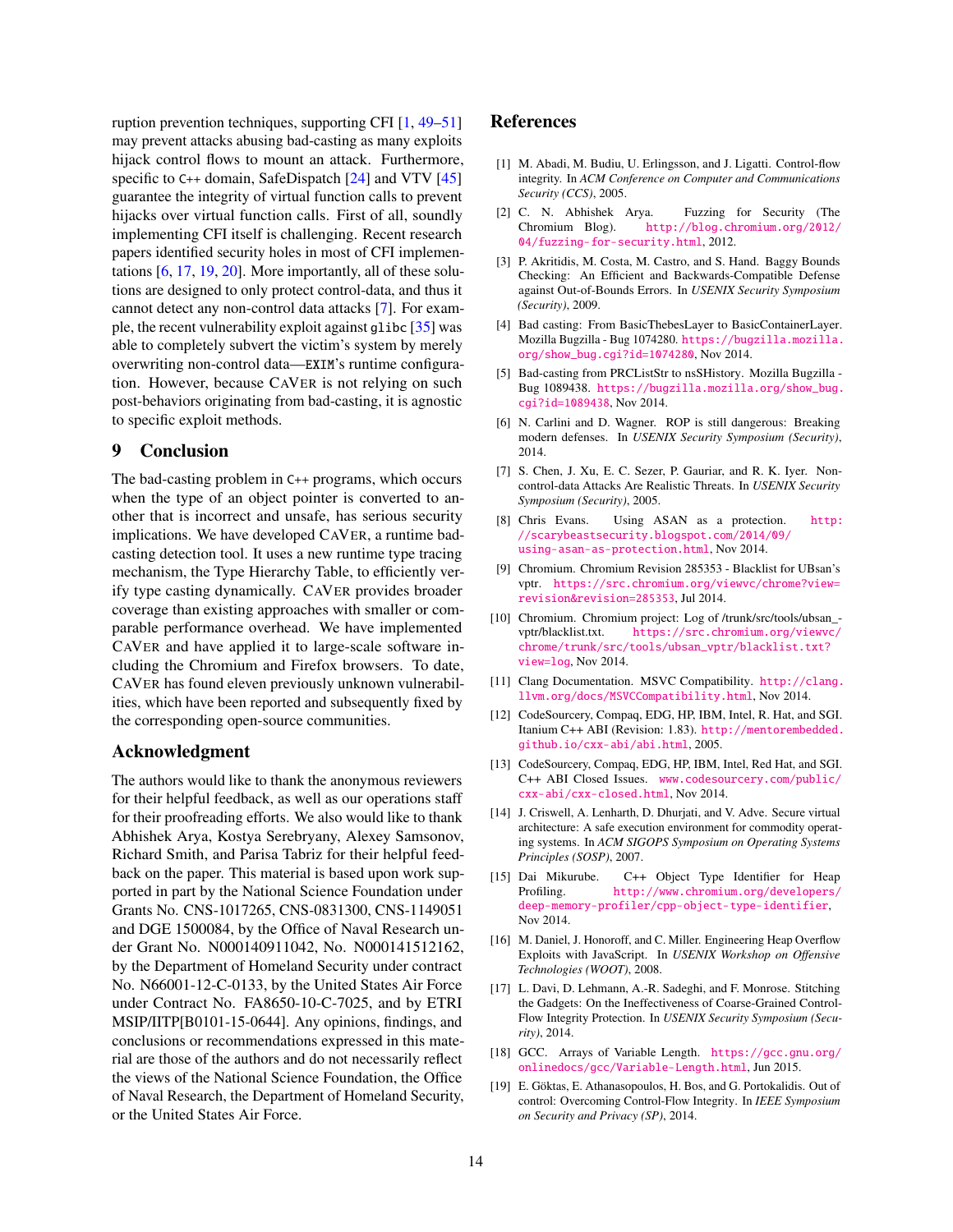- <span id="page-14-29"></span>[20] E. Göktaş, E. Athanasopoulos, M. Polychronakis, H. Bos, and G. Portokalidis. Size does matter: Why using gadget-chain length to prevent code-reuse attacks is hard. In *USENIX Security Symposium (Security)*, 2014.
- <span id="page-14-13"></span>[21] Google. Octane Benchmark. [https://code.google.com/p/](https://code.google.com/p/octane-benchmark) [octane-benchmark](https://code.google.com/p/octane-benchmark), Aug 2014.
- <span id="page-14-6"></span>[22] Google. Specialized memory allocator for ThreadSanitizer, MemorySanitizer, etc. [http://llvm.org/klaus/compiler-rt/](http://llvm.org/klaus/compiler-rt/blob/7385f8b8b8723064910cf9737dc929e90aeac548/lib/sanitizer_common/sanitizer_allocator.h) [blob/7385f8b8b8723064910cf9737dc929e90aeac548/](http://llvm.org/klaus/compiler-rt/blob/7385f8b8b8723064910cf9737dc929e90aeac548/lib/sanitizer_common/sanitizer_allocator.h) [lib/sanitizer\\_common/sanitizer\\_allocator.h](http://llvm.org/klaus/compiler-rt/blob/7385f8b8b8723064910cf9737dc929e90aeac548/lib/sanitizer_common/sanitizer_allocator.h), Nov 2014.
- <span id="page-14-20"></span>[23] R. Hastings and B. Joyce. Purify: Fast detection of memory leaks and access errors. In *Winter 1992 USENIX Conference*, 1991.
- <span id="page-14-27"></span>[24] D. Jang, Z. Tatlock, and S. Lerner. SafeDispatch: Securing C++ Virtual Calls from Memory Corruption Attacks. In *Network and Distributed System Security Symposium (NDSS)*, 2014.
- <span id="page-14-22"></span>[25] T. Jim, J. G. Morrisett, D. Grossman, M. W. Hicks, J. Cheney, and Y. Wang. Cyclone: A safe dialect of C. In *USENIX Annual Technical Conference (ATC)*, 2002.
- <span id="page-14-0"></span>[26] I. JTC1/SC22/WG21. ISO/IEC 14882:2013 Programming Language C++ (N3690). [https://isocpp.org/files/papers/](https://isocpp.org/files/papers/N3690.pdf) [N3690.pdf](https://isocpp.org/files/papers/N3690.pdf), 2013.
- <span id="page-14-16"></span>[27] LLVM Project. How to set up LLVM-style RTTI for your class hierarchy. [http://llvm.org/docs/](http://llvm.org/docs/HowToSetUpLLVMStyleRTTI.html) [HowToSetUpLLVMStyleRTTI.html](http://llvm.org/docs/HowToSetUpLLVMStyleRTTI.html), Nov 2014.
- <span id="page-14-18"></span>[28] J. Mihalicza, Z. Porkoláb, and A. Gabor. Type-preserving heap profiler for c++. In *IEEE International Conference on Software Maintenance (ICSM)*, 2011.
- <span id="page-14-15"></span>[29] Mozilla. DROMAEO, JavaScript Performance Testing. [http:](http://dromaeo.com) [//dromaeo.com](http://dromaeo.com), Aug 2014.
- <span id="page-14-12"></span>[30] Multiple undefined behaviors (static\_cast<>) in libstdc++ v3/include/bits. GCC Bugzilla - Bug 63345. [https://gcc.gnu.](https://gcc.gnu.org/bugzilla/show_bug.cgi?id=63345) [org/bugzilla/show\\_bug.cgi?id=63345](https://gcc.gnu.org/bugzilla/show_bug.cgi?id=63345), Nov 2014.
- <span id="page-14-1"></span>[31] MWR Labs. MWR Labs Pwn2Own 2013<br>Write-up: Webkit Exploit. https://labs. Exploit. [https://labs.](https://labs.mwrinfosecurity.com/blog/2013/04/19/mwr-labs-pwn2own-2013-write-up---webkit-exploit/) [mwrinfosecurity.com/blog/2013/04/19/](https://labs.mwrinfosecurity.com/blog/2013/04/19/mwr-labs-pwn2own-2013-write-up---webkit-exploit/) [mwr-labs-pwn2own-2013-write-up---webkit-exploit/](https://labs.mwrinfosecurity.com/blog/2013/04/19/mwr-labs-pwn2own-2013-write-up---webkit-exploit/), 2013.
- <span id="page-14-23"></span>[32] S. Nagarakatte, J. Zhao, M. M. Martin, and S. Zdancewic. Soft-Bound: Highly Compatible and Complete Spatial Memory Safety for C. In *ACM SIGPLAN Conference on Programming Language Design and Implementation (PLDI)*, 2009.
- <span id="page-14-7"></span>[33] G. C. Necula, J. Condit, M. Harren, S. McPeak, and W. Weimer. Ccured: Type-safe retrofitting of legacy software. *ACM Transactions on Programming Languages and Systems (TOPLAS)*, 2005.
- <span id="page-14-19"></span>[34] N. Nethercote and J. Seward. Valgrind: A Framework for Heavyweight Dynamic Binary Instrumentation. In *ACM SIGPLAN Conference on Programming Language Design and Implementation (PLDI)*, 2007.
- <span id="page-14-30"></span>[35] Qualys Security Advisory. Qualys Security Advisory CVE-2015-0235 - GHOST: glibc gethostbyname buffer overflow. [http://www.openwall.com/lists/oss-security/](http://www.openwall.com/lists/oss-security/2015/01/27/9) [2015/01/27/9](http://www.openwall.com/lists/oss-security/2015/01/27/9), Jun 2015.
- <span id="page-14-21"></span>[36] K. Serebryany, D. Bruening, A. Potapenko, and D. Vyukov. AddressSanitizer: A Fast Address Sanity Checker. In *USENIX Annual Technical Conference (ATC)*, 2012.
- <span id="page-14-17"></span>[37] S. Shende, A. D. Malony, J. Cuny, P. Beckman, S. Karmesin, and K. Lindlan. Portable profiling and tracing for parallel, scientific applications using c++. In *ACM SIGMETRICS Symposium on Parallel and Distributed Tools (SPDT)*, 1998.
- <span id="page-14-4"></span>[38] A. Sotirov. Heap Feng Shui in JavaScript. *Black Hat Europe*, 2007.
- <span id="page-14-11"></span>[39] Standard Performance Evaluation Corporation. SPEC CPU 2006. <http://www.spec.org/cpu2006>, Aug 2014.
- <span id="page-14-9"></span>[40] The Chromium Project. <http://www.chromium.org/Home>, Aug 2014.
- <span id="page-14-3"></span>[41] The Chromium Project. Chromium Issues - Bug 387016. [http://code.google.com/p/chromium/issues/detail?](http://code.google.com/p/chromium/issues/detail?id=387016) [id=387016](http://code.google.com/p/chromium/issues/detail?id=387016), Nov 2014.
- <span id="page-14-2"></span>[42] The Chromium Projects. Undefined Behavior Sanitizer for Chromium. [http://www.chromium.org/developers/](http://www.chromium.org/developers/testing/undefinedbehaviorsanitizer) [testing/undefinedbehaviorsanitizer](http://www.chromium.org/developers/testing/undefinedbehaviorsanitizer), Nov 2014.
- <span id="page-14-8"></span>[43] The LLVM Compiler Infrastructure. <http://llvm.org>. Aug 2014.
- <span id="page-14-10"></span>[44] The Mozilla Foundation. Firefox Web Browser. [https://www.](https://www.mozilla.org/firefox) [mozilla.org/firefox](https://www.mozilla.org/firefox), Nov 2014.
- <span id="page-14-28"></span>[45] C. Tice. Improving Function Pointer Security for Virtual Method Dispatches. In *GNU Tools Cauldron Workshop*, 2012.
- <span id="page-14-5"></span>[46] TIS Committee. Tool Interface Standard (TIS) Executable and Linking Format (ELF) Specification Version 1.2. *TIS Committee*, 1995.
- <span id="page-14-14"></span>[47] WebKit. SunSpider 1.0.2 JavaScript Benchmark. [https://www.](https://www.webkit.org/perf/sunspider/sunspider.html) [webkit.org/perf/sunspider/sunspider.html](https://www.webkit.org/perf/sunspider/sunspider.html), Aug 2014.
- <span id="page-14-24"></span>[48] W. Xu, D. C. DuVarney, and R. Sekar. An efficient and backwardscompatible transformation to ensure memory safety of c programs. In *ACM SIGSOFT International Symposium on Foundations of Software Engineering (FSE)*, 2004.
- <span id="page-14-25"></span>[49] B. Zeng, G. Tan, and G. Morrisett. Combining Control-flow Integrity and Static Analysis for Efficient and Validated Data Sandboxing. In *ACM Conference on Computer and Communications Security (CCS)*, 2011.
- [50] C. Zhang, T. Wei, Z. Chen, L. Duan, L. Szekeres, S. McCamant, D. Song, and W. Zou. Practical Control Flow Integrity and Randomization for Binary Executables. In *IEEE Symposium on Security and Privacy (SP)*, 2013.
- <span id="page-14-26"></span>[51] M. Zhang and R. Sekar. Control Flow Integrity for COTS Binaries. In *USENIX Security Symposium (Security)*, 2013.